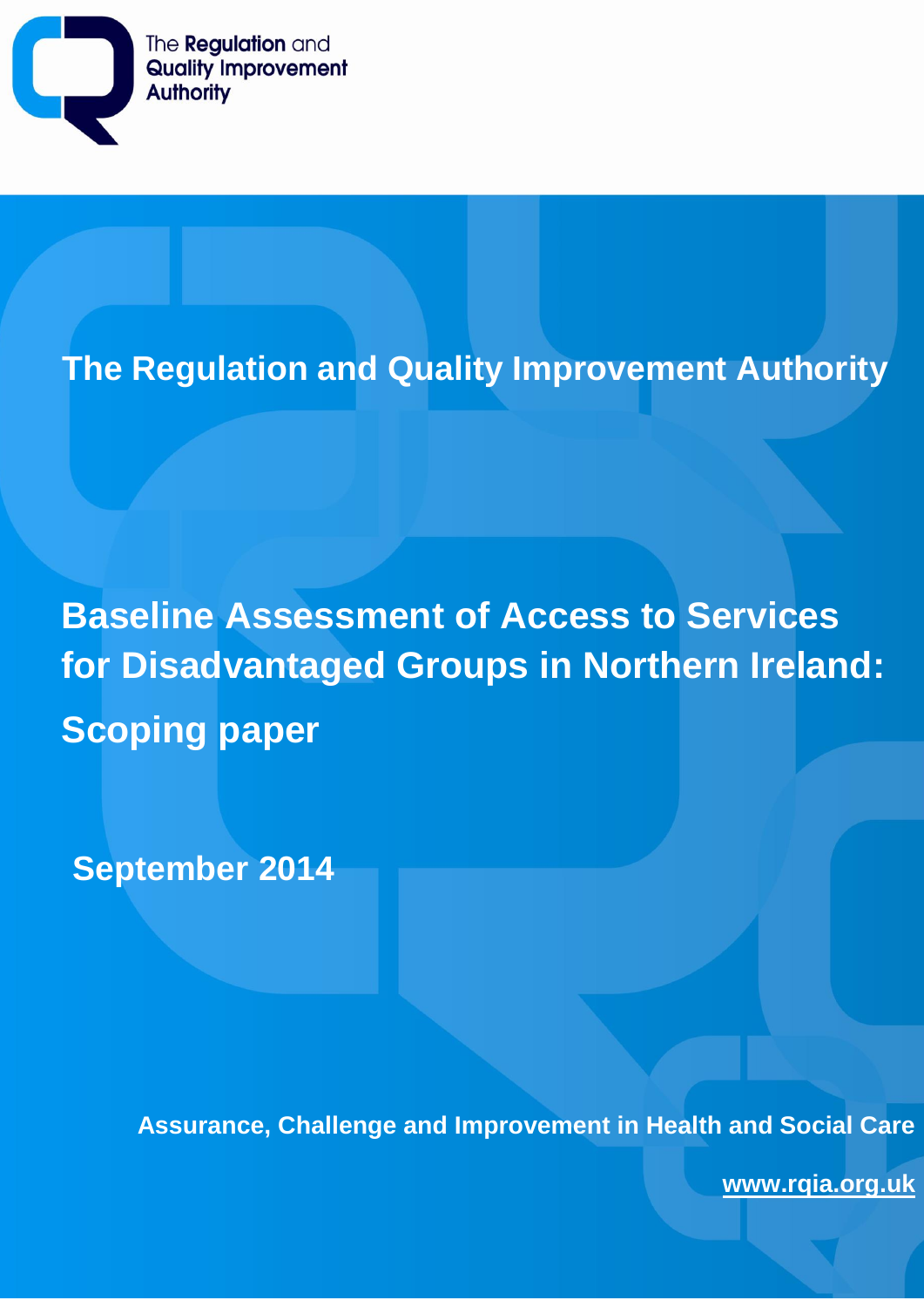## **Contents**

| 1.0 |                         | <b>Introduction</b>                                                                                                                                                                                                                                                        |                                  |
|-----|-------------------------|----------------------------------------------------------------------------------------------------------------------------------------------------------------------------------------------------------------------------------------------------------------------------|----------------------------------|
|     | 1.1<br>1.2 <sub>1</sub> | Definition of a disadvantaged group<br><b>Access to Services</b>                                                                                                                                                                                                           | 1<br>1<br>$\overline{2}$         |
| 2.0 |                         | Methodology                                                                                                                                                                                                                                                                | 4                                |
| 3.0 |                         | <b>Findings</b>                                                                                                                                                                                                                                                            | 5                                |
|     | 3.1                     | Proportion of People in Disadvantaged Groups                                                                                                                                                                                                                               | 5                                |
| 4.0 |                         | <b>Strategic Overview</b>                                                                                                                                                                                                                                                  | 7                                |
|     | 4.4                     | 4.1 Investing for Health Strategy 2002<br>4.2 A Healthier Future: A Twenty Year Vision for Health and<br>Wellbeing in Northern Ireland<br>4.3 Investing for Health Strategy 2010<br><b>Transforming Your Care 2011</b>                                                     | 7<br>8<br>8<br>9                 |
| 5.0 |                         | <b>Legal position</b>                                                                                                                                                                                                                                                      | 11                               |
|     |                         | 5.1 Equality Legislation<br>5.2 Human Rights<br>5.3 Ethnic Monitoring<br>5.4 Equality Legislation - HSC Trust Audits<br>5.5 DHSSPS Equality Action Plan for the Department of Health<br><b>Social Services</b><br>5.6 DHSSPS Section 75 Annual Progress Report 2012 - 2013 | 11<br>12<br>12<br>13<br>14<br>14 |
| 6.0 |                         | <b>Access to Healthcare for Disadvantaged Groups</b>                                                                                                                                                                                                                       | 16                               |
|     |                         | 6.1 Homeless People<br>6.2 Travellers<br>6.3 Lesbian, Gay, Bisexual and Transgender (LGB&T)<br>6.4 Black Minority Ethnic Groups (BME)                                                                                                                                      | 17<br>18<br>18<br>19             |
| 7.0 |                         | <b>Meetings with Organisations</b>                                                                                                                                                                                                                                         | 21                               |
|     | 7.1<br>7.2              | <b>HSC Trusts</b><br><b>Disadvantaged Group Representatives:</b><br>Lesbian, Gay, Bisexual and Transgender (LGB&T)                                                                                                                                                         | 21<br>26                         |
|     |                         | 7.3 Homeless People<br>7.4 Black Minority Ethnic (BME)<br>7.5 Travellers                                                                                                                                                                                                   | 27<br>27<br>28                   |
| 8.0 |                         | <b>Conclusions</b>                                                                                                                                                                                                                                                         | 29                               |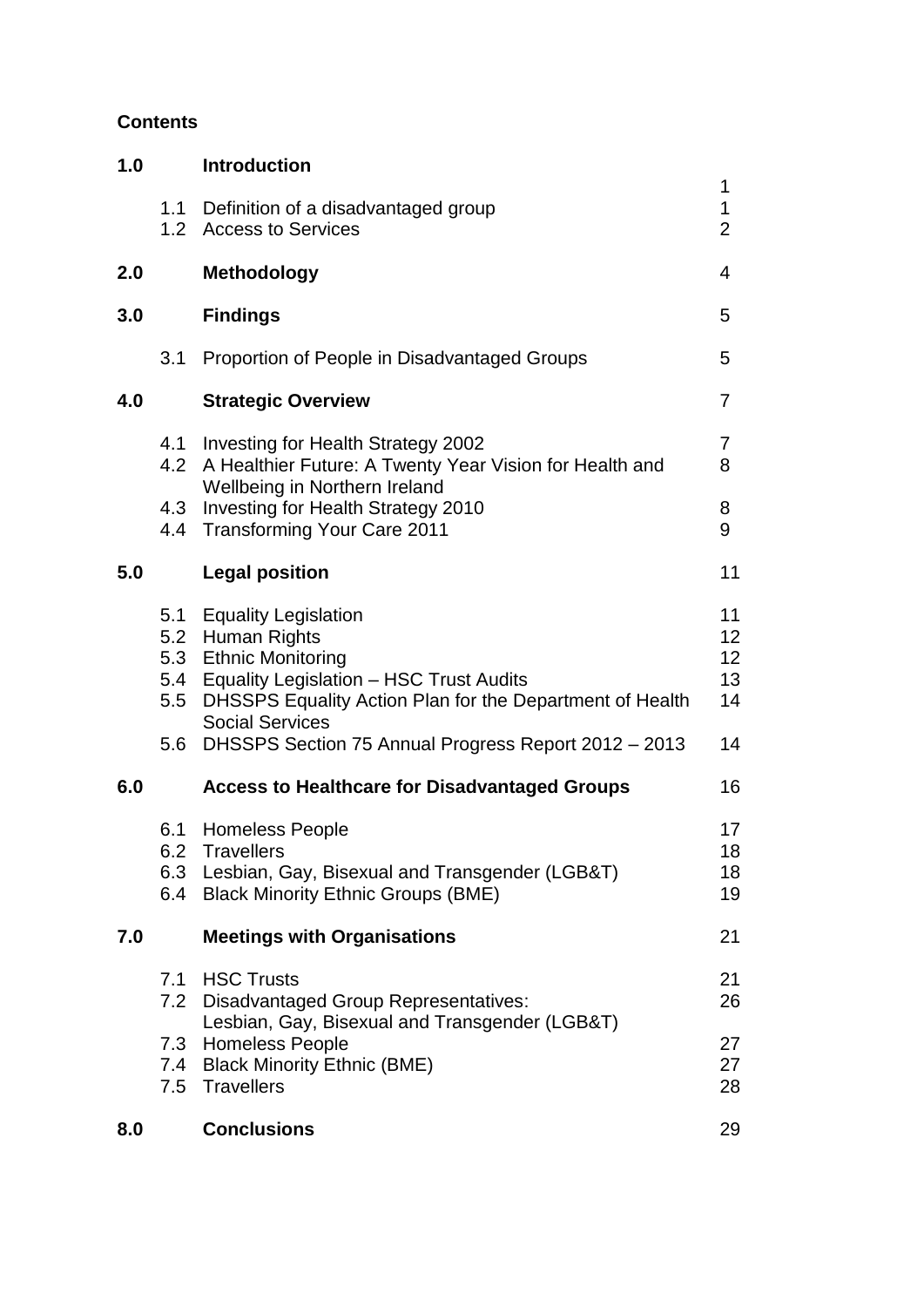# **1. Introduction**

Good access to health and social care services has long been recognised as fundamental to people's health and wellbeing. Accessible health care relates to a number of factors including availability, addressing cultural and linguistic barriers and being able to communicate effectively. It is important to have a prompt diagnosis and subsequent treatment. It is also important to be able to obtain quality preventive care early enough to avoid illness or complications

Tackling inequalities in health and social care is a key element of A healthier Future: A Twenty Year Vision for Health and Wellbeing in Northern Ireland 2005-2025. The strategy highlights the links between deprivation and ill health, and the need to tackle the social, economic and environmental inequalities that impact on health and wellbeing. It also highlights that there has to be a focus on narrowing the health gap between disadvantaged groups and the rest of the country.

Following a consultation process, access to services by disadvantaged groups was identified as an area to be included in the 2012- 2015 RQIA review programme. The focus of the review was to examine the accessibility and arrangements in place for the delivery of health and social care for disadvantaged groups in Northern Ireland.

It became clear that there were a number of difficulties involved in taking forward the review in its original format.

# **1.1 Definition of a Disadvantaged Group**

Within the literature there is no currently agreed definition of a disadvantaged group and this term is not readily used by for e.g. the Northern Ireland Equality Commission within equality legislation. It is often used as a generic term for those "from lower-income backgrounds". In relation to a specific groups such as travellers for example, this community has suffered disadvantage and discrimination in all fields of life<sup>1</sup>

Social disadvantage can be defined in relation to socio-economic aspects (including income, employment, education and socioeconomic status) as well as socio-cultural aspects (such as gender, ethnicity, religion, culture, migrant status, and social capital), and socio-geographic aspects (such as living in a deprived neighbourhood) and age<sup>2</sup>.

People see themselves as disadvantaged to the extent they are denied access to, and use of the same tools found useful by the majority of society. These include autonomy, incentive, responsibility, self-respect, community support, health, education, information, employment, capital, and responsive support systems

 $\overline{a}$ 

 $<sup>1</sup>$  Council of Europe 2009</sup>

<sup>2</sup> World Health Organisation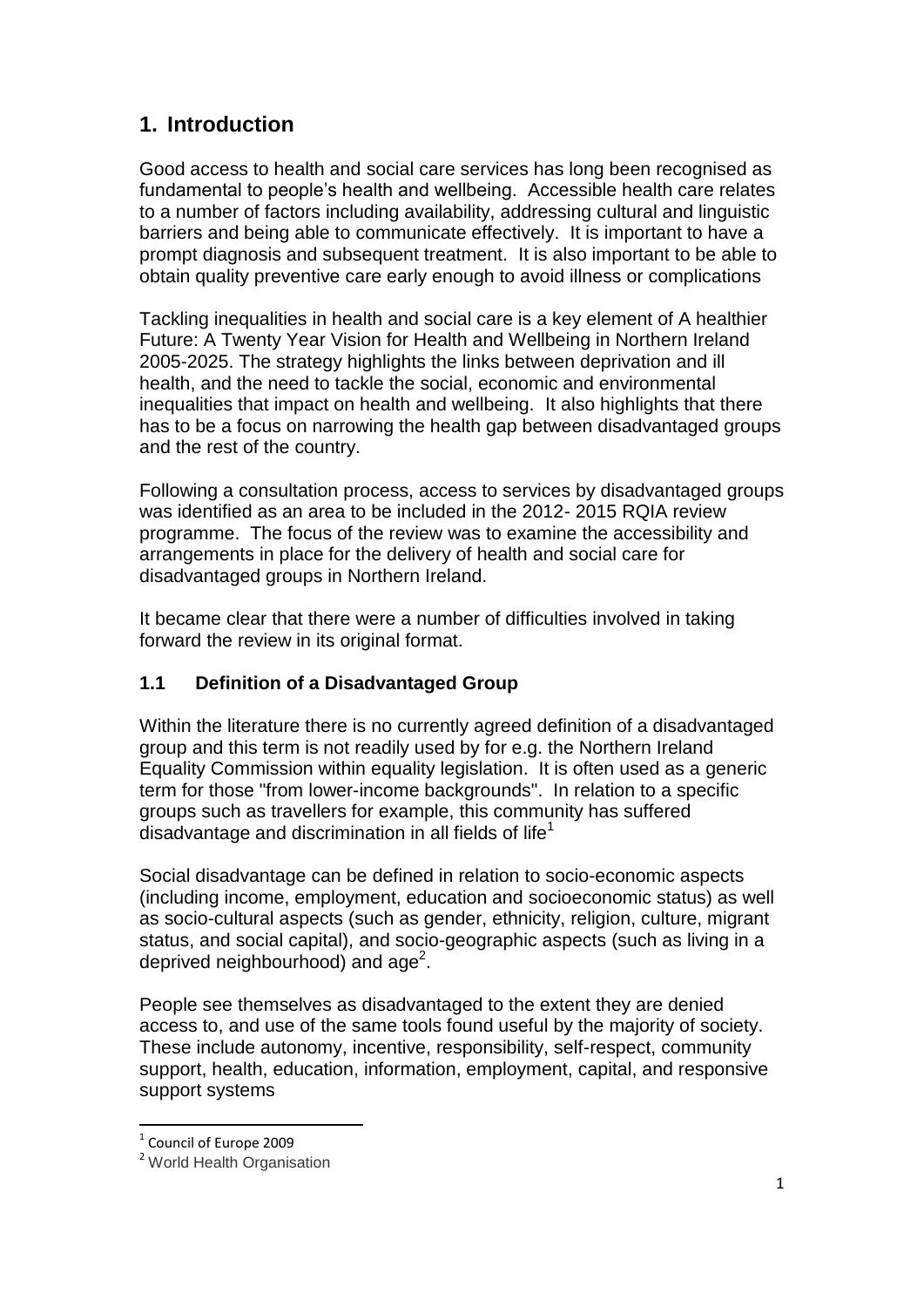A major feature of disadvantaged groups is the presence of barriers to selfsufficiency and a disadvantaged group may be defined by the particular pattern of denied resources and barriers it faces. Each group will present its own pattern of disadvantage and the implied solutions vary from group to group. There are a number of barriers to self-sufficiency which will lead to a group considering themselves to be disadvantaged.

- Unavailability of resources. Resources (employment, capital etc.) may be unavailable in sufficient quantity to certain groups; opportunities might also be limited.
- Inaccessibility of resources. If available, resources may be still be inaccessible to certain groups because of cost, poor design, locale or distance or lack of appropriate publicity.
- Society's regard for a group. Disadvantaged groups are often unappreciated or derided by the larger society. If a group is seen as not being able to offer much, little is offered to it.
- Government practices. There may be too few programmes/improvement initiatives available or they may be underfunded or otherwise inadequate.
- Conditions of the group. Certain features of the disadvantaged group itself may make it hard to access the necessary tools. For example to use resources offered by society may mean contradicting their own values or culture<sup>3</sup>.

# **1.2 Access to Services**

 $\ddot{\phantom{a}}$ 

The other main difficulty which arose was in terms of what is meant by access to services, and against which services was access to be measured. Access is seen to be a complex concept.

- If services are available, and there is an adequate supply of services, then the opportunity to obtain healthcare exists, and a population or group may have access to services.
- The extent to which a population gains access also depends on financial, organisational and social or cultural barriers that limit the utilisation of the services. Thus access measured in terms of utilisation is dependent on the affordability, physical accessibility and acceptability of services and not merely adequacy of supply.
- Available services must then be relevant and effective if the population/group is to gain access to satisfactory health outcomes.
- The availability of services and barriers to access have to be considered in the context of the differing perspectives, health needs and material and cultural settings of diverse groups in society<sup>4</sup>.

<sup>&</sup>lt;sup>3</sup> What is a "Disadvantaged Group? Steven E. Mayer, Ph.D. Effective Communities Project Minneapolis Revised November 2003.

 $^4$  Guilford M et al. J Health Serv Res Policy. 2002 Jul;7(3); 186-188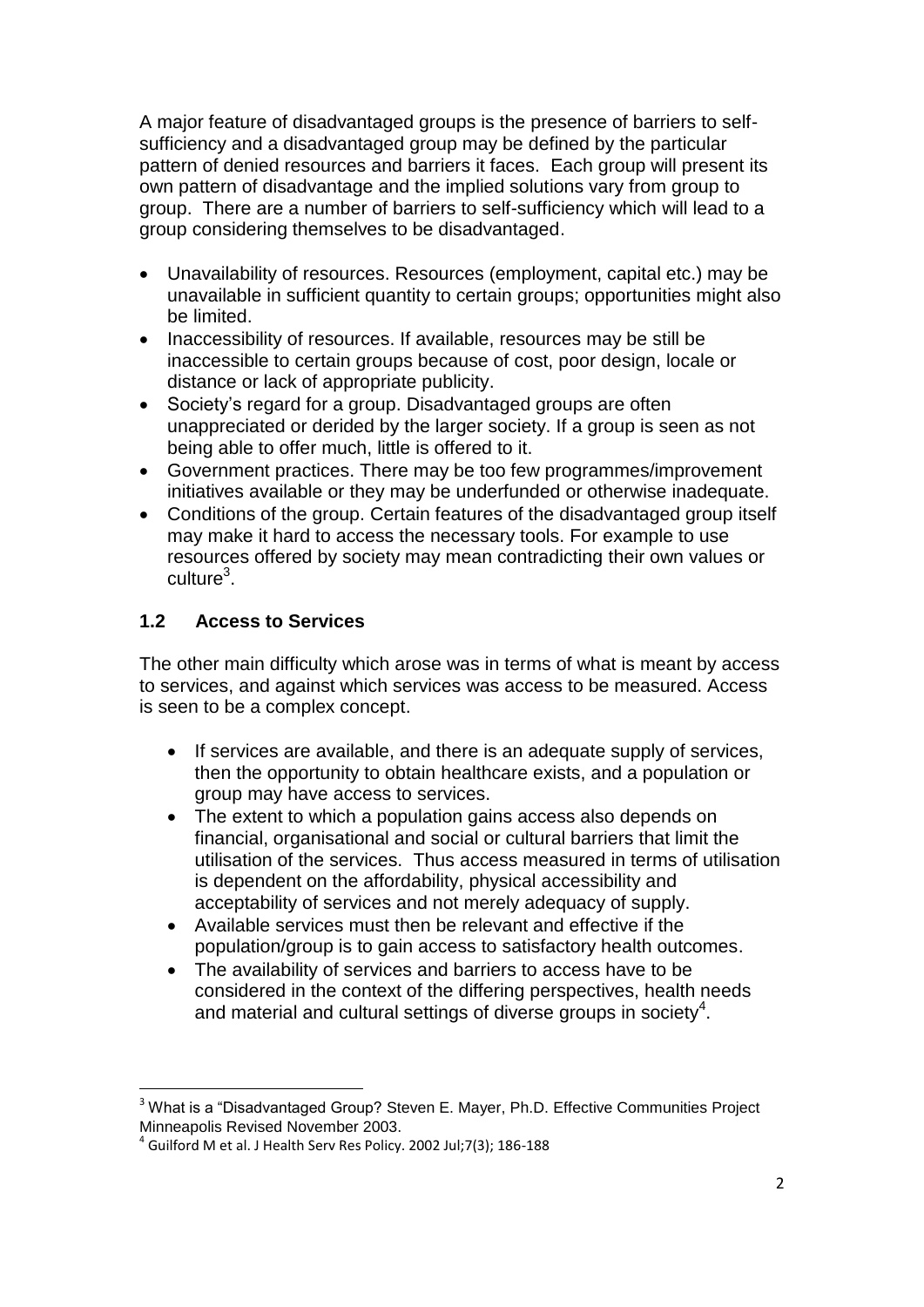It can be concluded that many groups in terms of the above information will see themselves as being disadvantaged. Access to healthcare is very difficult to define and quantify and will again depend very much on the group that is being assessed.

In light of these difficulties, a decision was taken to limit the review to development of a position paper in relation to access to health services for a number of defined groups that may be considered to be disadvantaged. A recommendation(s) would then be made as to any further work review work that needed to be carried out in this area.

This paper has been developed to provide initial scoping in relation to access to services for four disadvantaged groups within HSC services in Northern Ireland in relation to the RQIA programme for 2012-15. The four disadvantaged groups identified are:

- travellers
- homeless people
- lesbian, gay, bisexual and transgender (LGB&T) people
- black minority ethnic (BME) people.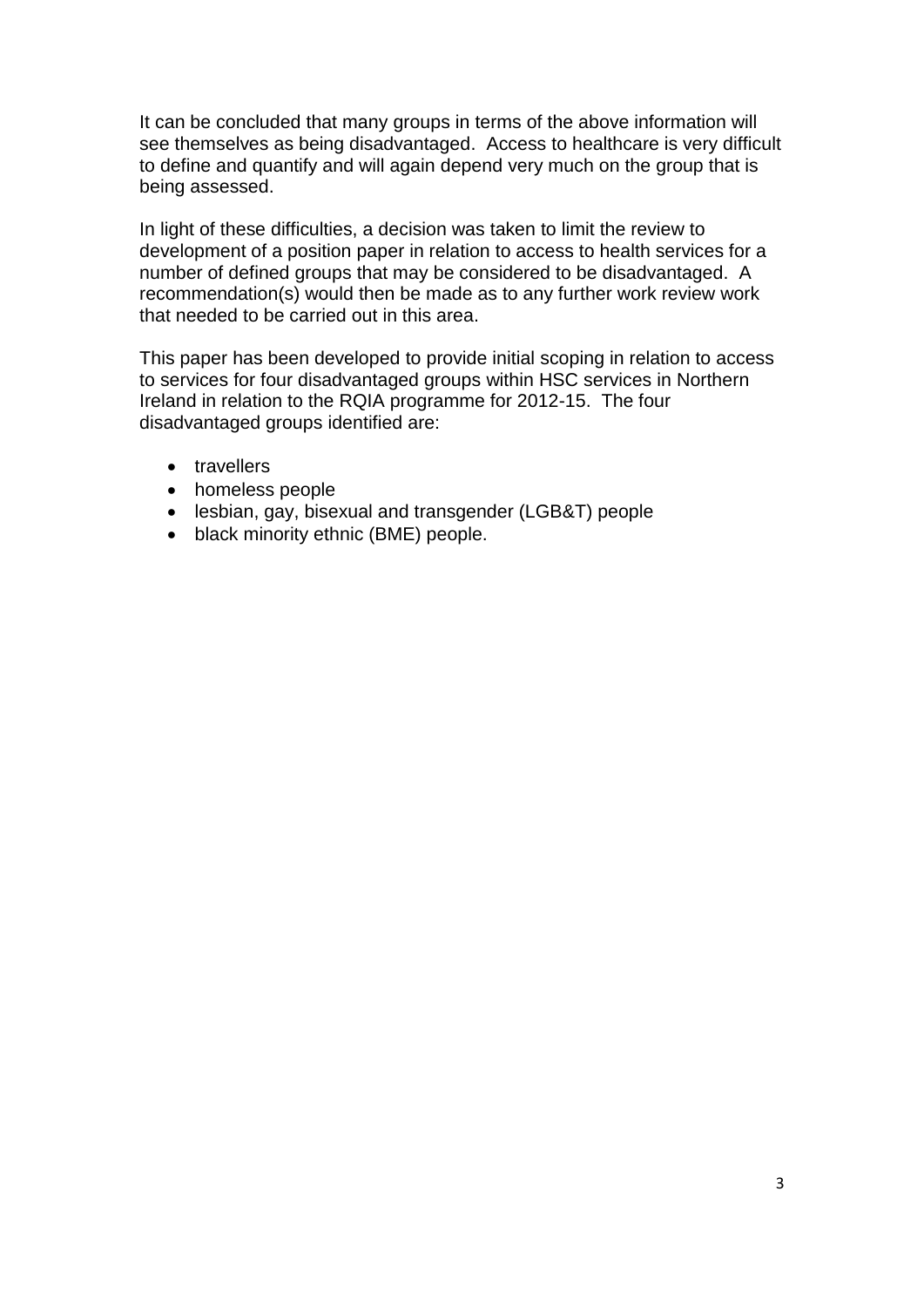# **2.0 Methodology**

- A literature review was carried out to try to provide information as to the number of people in each of these groups and some of the problems they may meet in terms of access to health services.
- Meetings were held with HSC staff including equality leads, personal and public involvement (PPI) representatives, leads in public health, health improvement and health promotion within HSC trusts and the Public Health Agency in order to ascertain what services were available and what initiatives had been undertaken for these groups.
- Meetings were also held with voluntary organisations representing the interests of the four groups.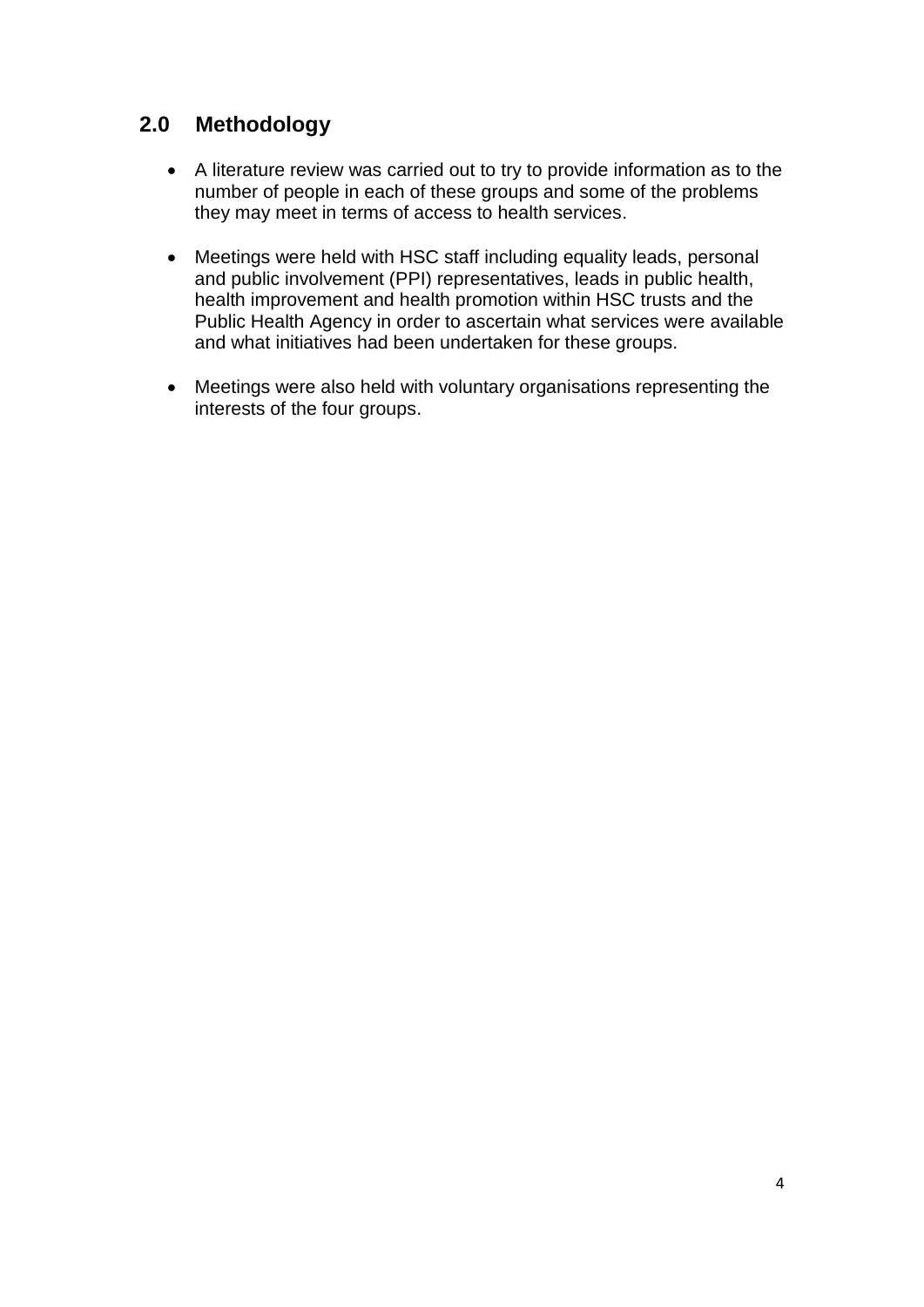# **3.0 Findings**

#### **3.1 Proportion of People in Disadvantaged Groups Homelessness**

Homelessness has been increasing since the early nineties<sup>5</sup>. Between 2005/06 and 2009/10 the numbers levelled off only to see a significant increase in 2010/11 when 20,158 households presented as homeless. 6,122 families presented as homeless during the year 2009/10. This is an increase of 7 per cent on that recorded in 2004/05 (5,700). Using the 2009/10 homelessness statistics the percentage of households accepted as homeless in Northern Ireland is 1.47 per cent of all households which is similar to Scotland (1.56 per cent) but significantly greater than England and Wales (0.19 per cent and 0.45 per cent respectively).

#### **Black Minority Ethnic (BME) Groups**

On Census Day 2011, 1.8 per cent (32,400) of the resident population of Northern Ireland belonged to minority ethnic groups, more than double the proportion in 2001 (0.8 per cent).

From the census figures the main minority ethnic groups are Chinese people (6,300), Indian (6,200), Mixed (6,000) and Other Asian (5,000), each accounting for around 0.3 per cent of the resident population. Black Africans accounted for 2,345 people in 2011 which is 0.1 per cent of the population. Belfast (3.6 per cent), Castlereagh (2.9 per cent), Dungannon (2.5 per cent) and Craigavon (2.1 per cent) have the highest proportions of residents from minority ethnic groups.

### **Travellers**

Irish Travellers account for 1,300 people comprising 0.1 per cent of the population. Compared with 2001, increases were recorded for all minority ethnic groups with the exception of Irish Travellers whose numbers fell from 1,700 in 2001 to 1,300 in 2011.

The largest proportion of travellers in Northern Ireland, (22 per cent) resides in the Belfast area, followed by Dungannon (17 per cent), Craigavon (12 per cent) and Londonderry (11 per cent).

#### **Lesbian Gay, Bi-sexual and Transgender**

Almost three-quarters of a million UK adults say they are gay, lesbian or bisexual - equivalent to 1.5 per cent of the population<sup>6</sup>. The Office for National Statistics (ONS) has indicated that 480,000 (1 per cent) consider themselves gay or lesbian, and 245,000 (0.5 per cent) bisexual. London has

 $\overline{a}$ <sup>5</sup> Homelessness Strategy for Northern Ireland 2012-2017. Housing Executive

<sup>6</sup> Office for National Statistics (ONS)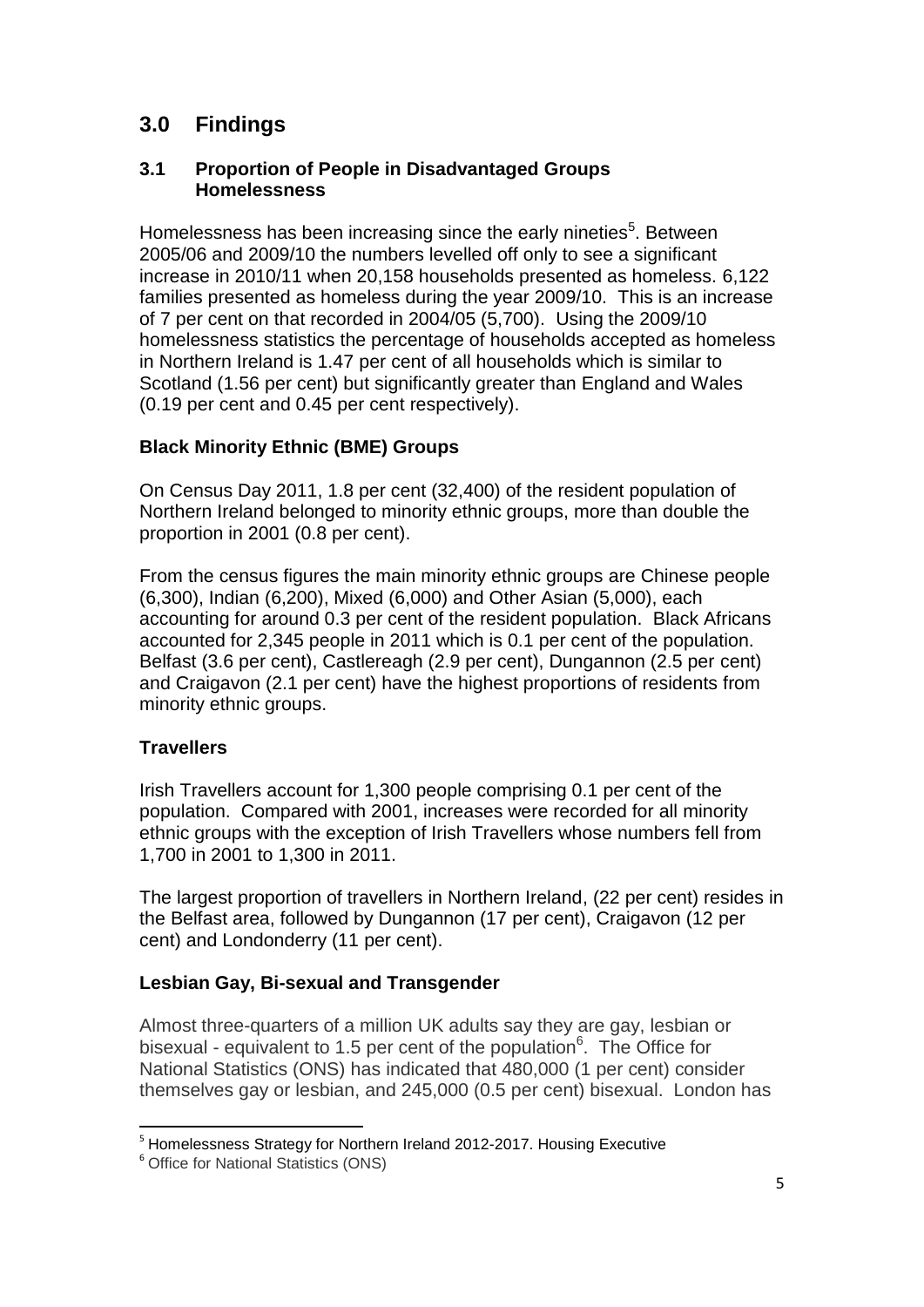the highest percentage of those polled identified as gay, Lesbian or bisexual and Northern Ireland has the lowest.

Currently there is no validated estimate of the number of trans persons living in Northern Ireland as this information is not collected in the census data. The difficulties in estimating the proportion of Lesbian, Gay, Bisexual and Transgender (LGB&T) individuals in a population are recognised. It is only in recent years with the emergence of equality and human rights legislation that there has been a substantive research focus on the lives of LGB&T people in Northern Ireland. Although the acronym is used as an umbrella term, and the health needs of this community are often grouped together, each of the groups represented by the acronym is a distinct population with its own health concerns. Draft guidelines are currently in the process of being drawn up for use in health and social care environments, and it is expected that these will be launched in 2014. This process has involved representation from RQIA.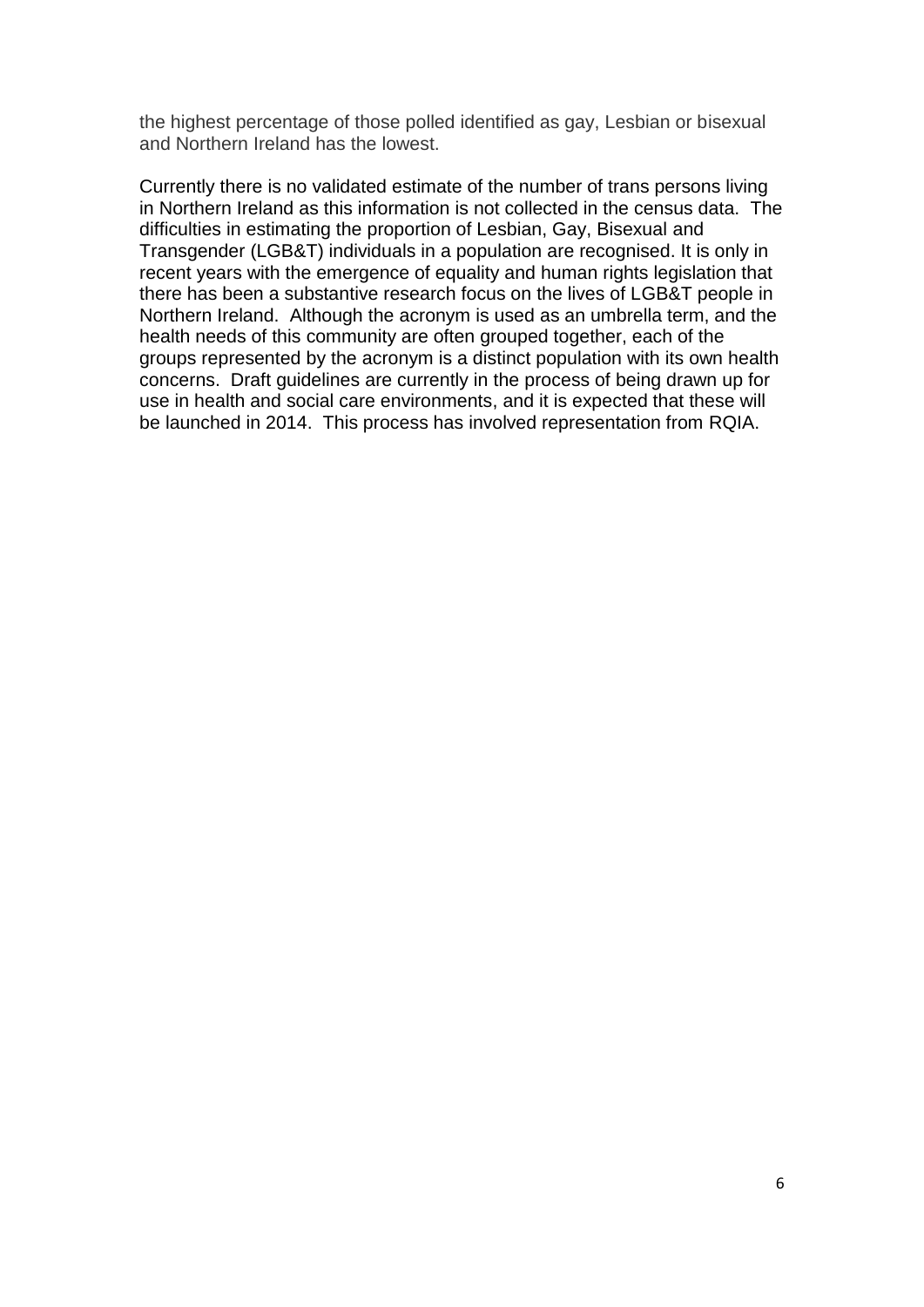# **4.0 Strategic Overview**

People who can be considered as belonging to a marginalised or disadvantaged group experience social inequalities that can impact on their health and wellbeing, and so cause health inequalities. Avoidable health inequalities arise because of the circumstances in which people grow, live, work and age and the systems put in place to deal with illness<sup>7</sup>.

The Marmot Review into health inequalities in England demonstrated that many of the examples of premature death or illness are preventable. It presented a substantial body of evidence locally, regionally and globally regarding health inequalities, including evidence of effective interventions, which reinforces the argument that addressing this issue requires coordinated action across the social determinants of health.

It also suggested that health inequalities are preventable and unjust differences in health status are experienced by certain population groups. People in lower socio-economic groups are more likely to experience chronic ill-health and die earlier than those who are more advantaged. Health inequalities are not only apparent between people of different socio-economic groups - they exist between different genders and different ethnic groups $^8$ .

There are a number of strategic documents that highlight the importance of good health and access to services, regardless of the social group that people belong to.

### **4.1 Investing for Health Strategy 2002**

The strategy contains a framework for action that is based on multi-sectoral partnership working between departments, public bodies, local communities, voluntary bodies, district councils and social partners. Within the Investing for Health Strategy<sup>9</sup> in Northern Ireland the following values are underpinned:

- Health is a fundamental human right.
- Policies should actively pursue equality of opportunity and promote social inclusion.
- Individuals and communities should be fully involved in decision making on matters relating to health.
- All citizens should have equal rights to health, and fair/equitable access to health and health information according to their needs.

The key aims of the strategy are to improve life expectancy across the population and to reduce health inequalities.

 $\overline{a}$ 

 $7$  Commission on the Social Determinants of Health (CSDH)

 $8$  Marmot Review: "Fair Society, Healthy Lives" – A Strategic Review of Health Inequalities in England "2010.

<sup>&</sup>lt;sup>9</sup> The Northern Ireland public health strategy 'Investing for Health. 2002 Department of Health, Social Services and Public Safety.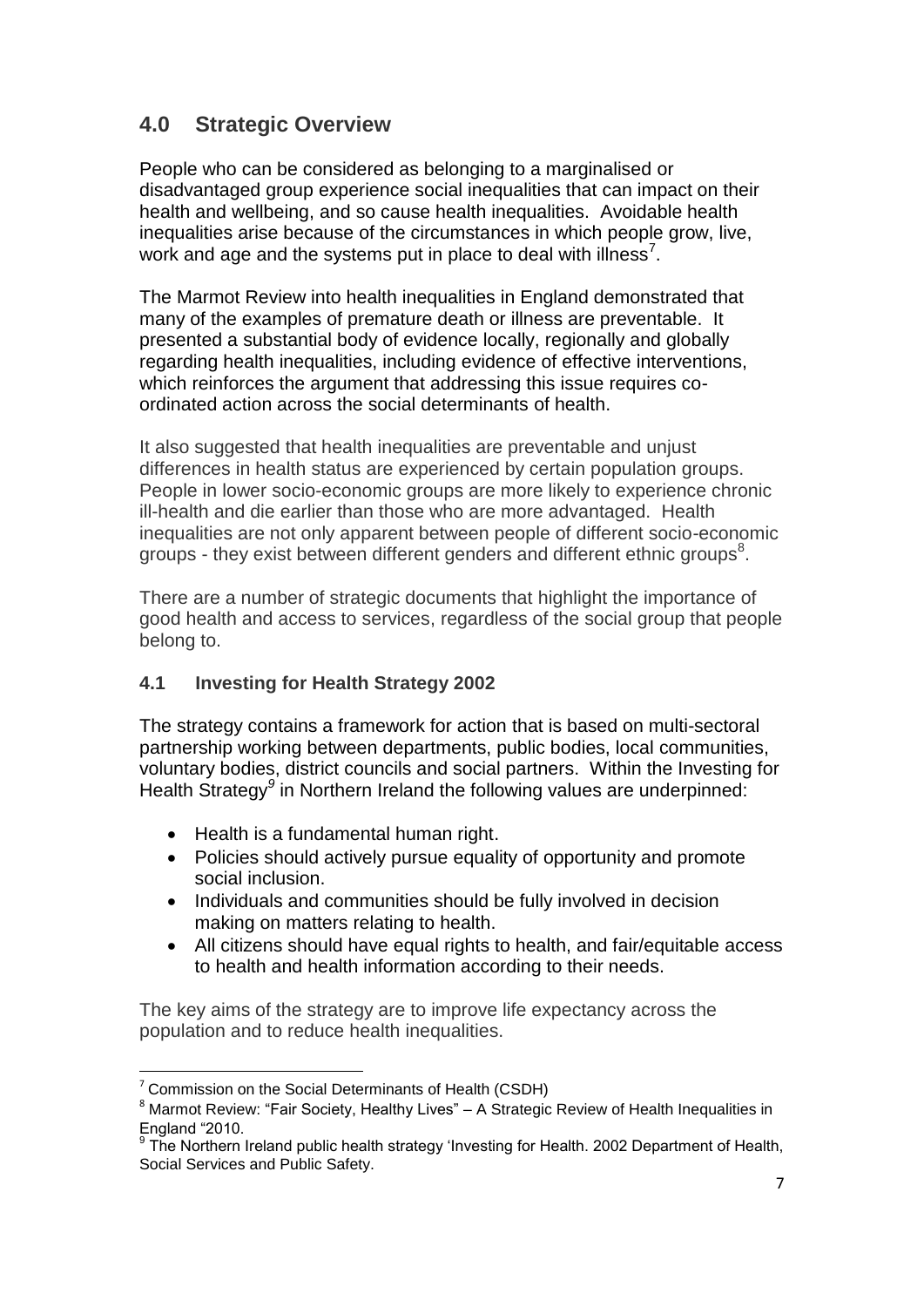#### **4.2 A Healthier Future: A twenty Year Vision for Health and Wellbeing in Northern Ireland 2005-2015.**

This strategy notes that engagement with everyone is a necessary prerequisite for the development of responsive HSC services. However, people from a range of groups find it difficult to engage with services, and steps need to be taken to ensure that everyone has an opportunity to be heard, and that services are accessible to all.

The strategy outlines that there are many reasons why some groups have difficulty in engaging with services. It may be due to social exclusion, communication barriers or they may be in some way stigmatised by society. Groups who will need particular focus in the future include:

- people with disabilities
- carers
- some children and young people
- travellers
- black, ethnic and minority communities
- people with mental health problems
- asylum seekers and refugees
- people with alcohol and drug dependency problems
- gay, lesbian ,bisexual and transgender people
- older people
- homeless people
- **•** victims

 $\overline{a}$ 

#### **4.3 Investing for Health Strategy 2010 Social Gradient**

In considering inequalities in health, there is a well-established relationship between a person's social background and their health outcomes. Those from a disadvantaged background are more likely to suffer ill health and die younger than their counterparts from less disadvantaged backgrounds. However, the relationship between health and social circumstances is graded: the lower a person's social position, the worse his or her health is<sup>10</sup>. A more recent public health strategic document<sup>11</sup>, takes account of the conclusions of Investing for Health 2010. This Strategy refers to the "health gap" where people in different social circumstances experience avoidable differences in health, wellbeing and length of life, i.e. inequalities in health, which arise because of inequalities in society. The strategy has stated that in the last ten years there has not been a noticeable narrowing of this gap in Northern Ireland. (p15). In relation to the gap in life expectancy, males living in the 10 per cent least deprived areas in Northern Ireland could expect on average to

 $10$  Investing for Health Strategy, (2010) DHSSPS

 $11$  Fit and Well Changing Lives – 2012-2022. DHSSPS Public Health Strategy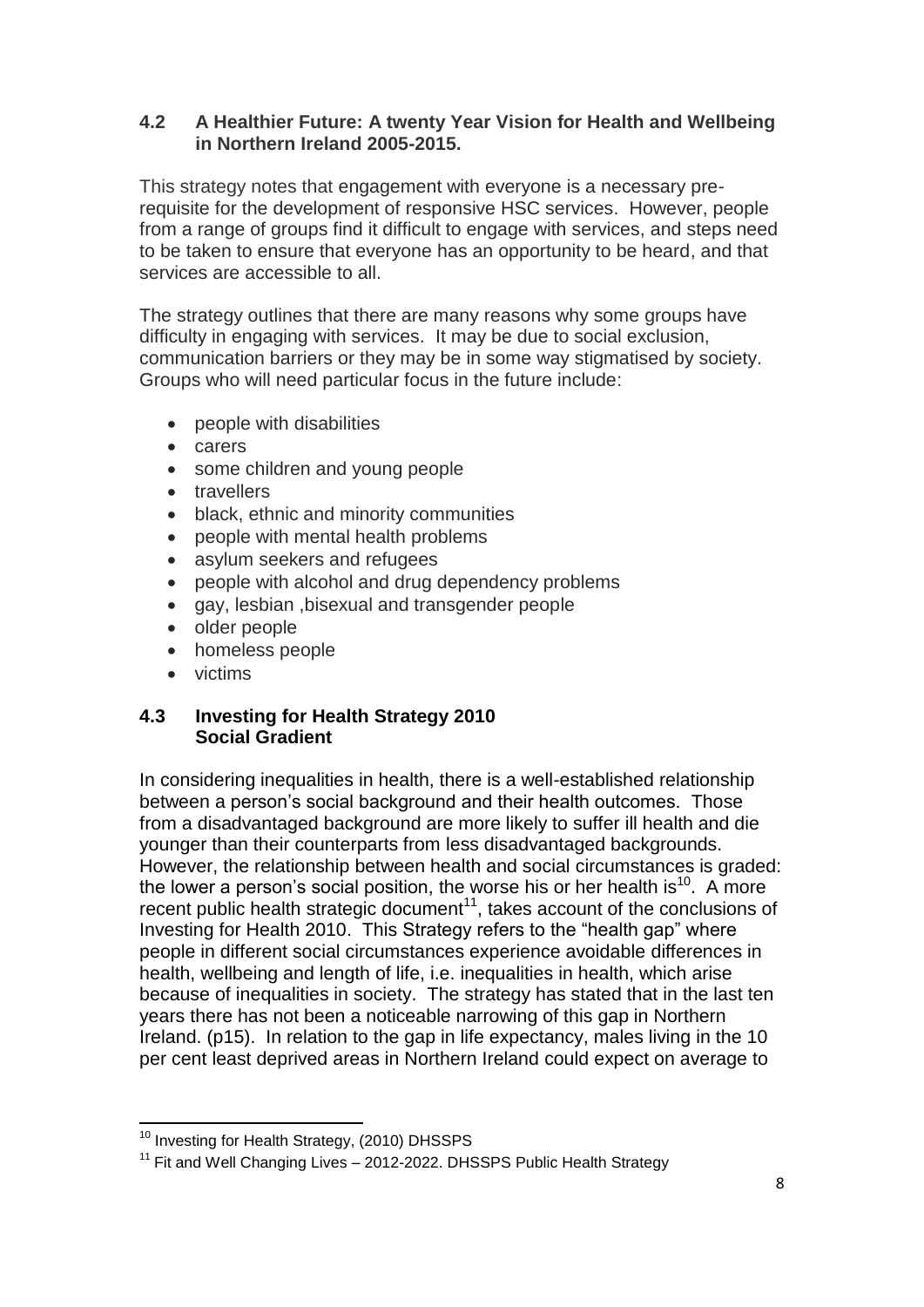live almost 12 years longer than their counterparts living in the 10 per cent most deprived areas. For females, the gap is more than eight years.

# **4.4 Transforming Your Care 2011**

'Transforming Your Care: A Review of Health and Social Care in Northern Ireland' (2011)<sup>12</sup> highlights the need to review ways of working to ensure that there is a client centred approach to meeting key health care needs, particularly for marginalised or disadvantaged groups in society. Within the scope of TYC it has been highlighted as an objective that there is a statutory duty on the HSC to improve the quality of services provided, to improve the health and social wellbeing of the population and to reduce health inequalities. As previously indicated within the Marmot review people in lower socioeconomic groups are more likely to experience chronic ill-health and die earlier than those who are more advantaged. Therefore, those who live in the 20 per cent most deprived areas are 40 per cent more likely to die before the age of 75. Some of the most common characteristics associated with being born into poverty rather than more affluent circumstances have been listed as the following $13$ :

- lower life expectancy
- 23 per cent higher rates of emergency admission to hospital
- 66 per cent higher rates of respiratory mortality
- 65 per cent higher rates of lung cancer
- 73 per cent higher rates of suicide

Transforming Your Care (TYC) has reported that Health and Social Care alone cannot fully address the inequalities issue and that it is import for there to be good partnership arrangements with other statutory bodies such as housing, education, environment as well as with local communities. But, there is an obligation on health and social care bodies to identify change and how it can contribute to better outcomes for people. The report highlights that services should support people to take good decisions about their health and wellbeing, with a particular focus on the needs of those groups that typically have poorest health outcomes. Services need to be much better integrated to improve the quality of experience for patients and clients and also improve safety and outcomes. This requires making it easier for people to use the system and for clinicians to organise care around the individual, with better communication and networking across primary, secondary and tertiary care. (p40)**.** 

In a response from Belfast Healthy Cities (BHC) to the Transforming Your Care consultation: Vision to Action it is stated that "We want to see better health and equal well-being for all, as an equal human right. Money does not buy better health. Good policies that promote equity have a better chance". BHC has emphasised that it is essential that in the implementation of TYC,

 $\overline{\phantom{a}}$ <sup>12</sup> Transforming Your Care. (TYC) DHSSPS 2011. Final document

<sup>&</sup>lt;sup>13</sup> CF: TYC. NISRA Inequalities Monitoring Report 2010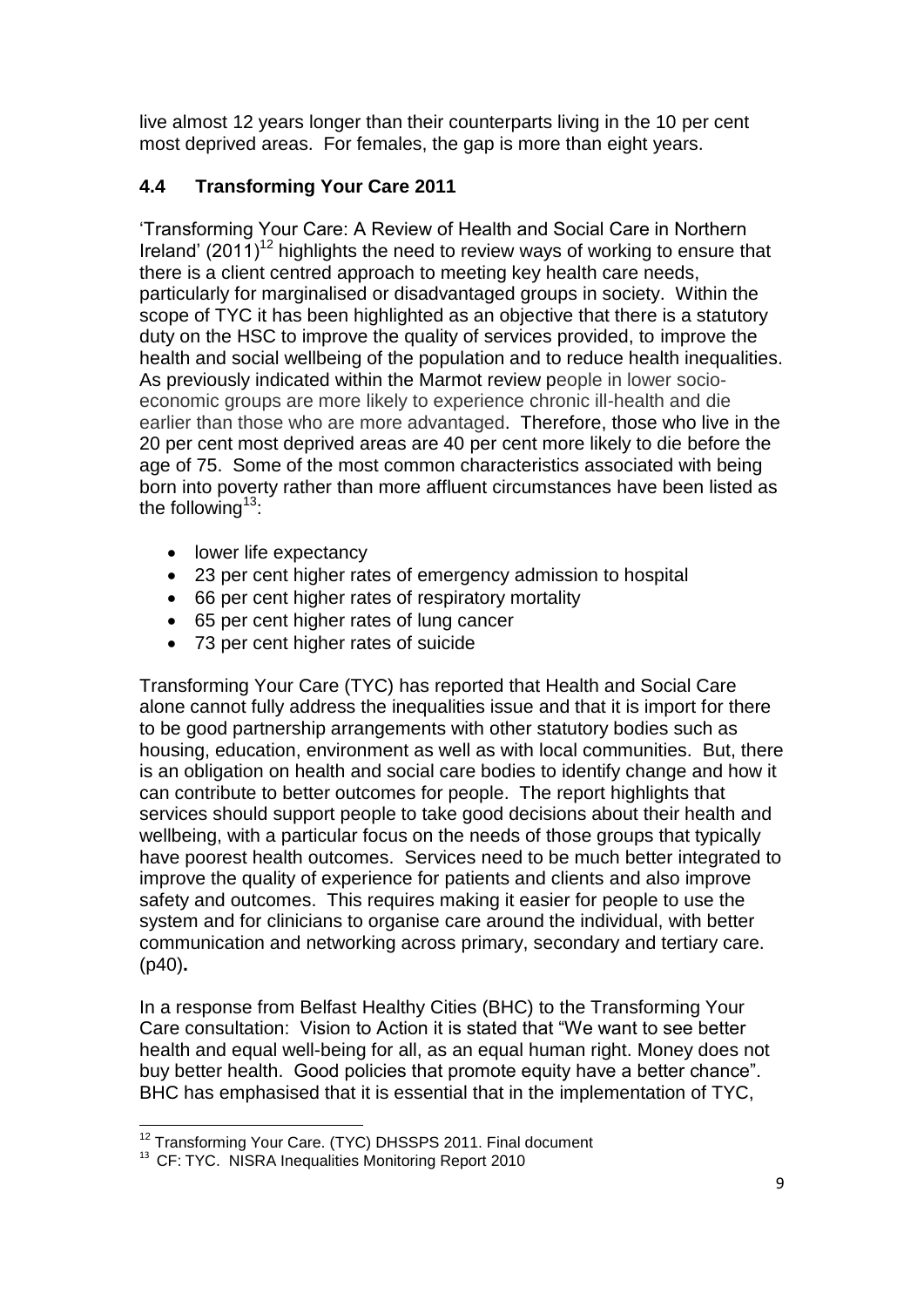consideration is given to "equity of access". From a WHO perspective this includes: equity of treatment, equity of outcome and equity of cost.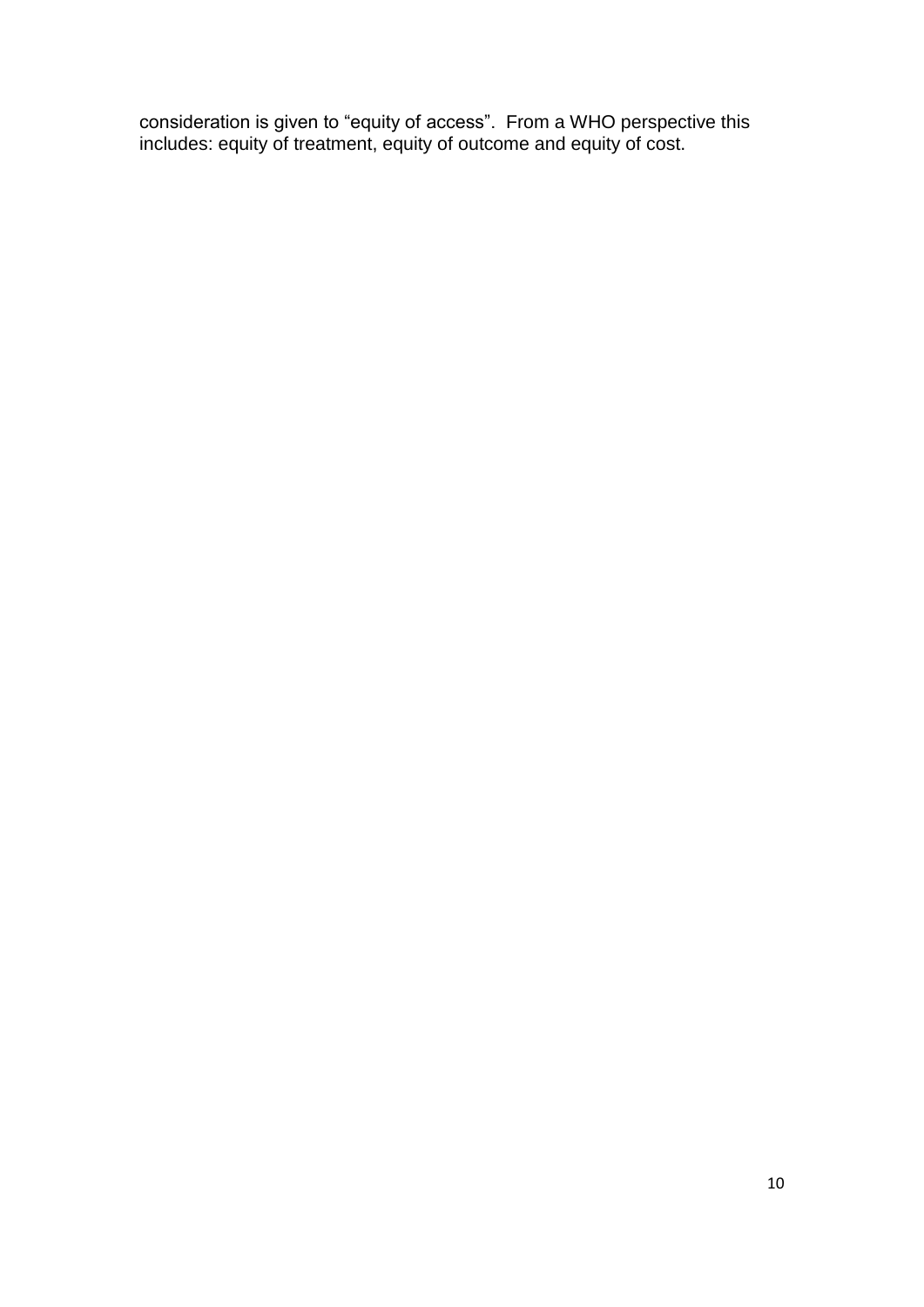# **5.0 Legal Position**

To be eligible for full access to free treatment a person needs to be living in Northern Ireland. The technical term for living here is being "ordinarily resident" and includes all asylum seekers, refugees, migrant workers, resident family members, most students (except those on short courses), and other persons who are settled in the UK $^{14}$ .

#### **5.1 Equality Legislation Public Sector Duties**

Public sector bodies are required to produce equality schemes approved by the Equality Commission for Northern Ireland (ECNI) and to carry out equality impact assessments on the basis of a template developed by the Commission.

In April 2010 ECNI published new guidance for public authorities on the implementation of Section 75 of the Northern Ireland Act 1998. The guidance included a recommendation that:-

"…. public authorities include within their equality scheme a commitment to develop action measures/action plans which detail how they will undertake the promotion of equality of opportunity for the nine equality categories and good relations for the three good relations categories."

As part of the process of developing an action plan the guidance recommended that public authorities should:

- undertake an audit of inequalities to identify the range of key inequalities which the discharge of the public authority's functions is intended to or is likely to address.
- develop action measures based on functions and key inequalities identified:"

and that these need to be "flexible, adaptable and responsive to changing circumstances and needs".

# **Equality Sections**

Under Section 75 of this Act, public authorities are required to have due regard to the need to promote equality of opportunity relating to the following:

- between persons of different religious belief, political opinion, racial group, age, marital status or sexual orientation
- between men and women generally
- between persons with a disability and persons without

 $\overline{a}$ <sup>14</sup> Policy Briefing. Law Centre (NI). June 2013.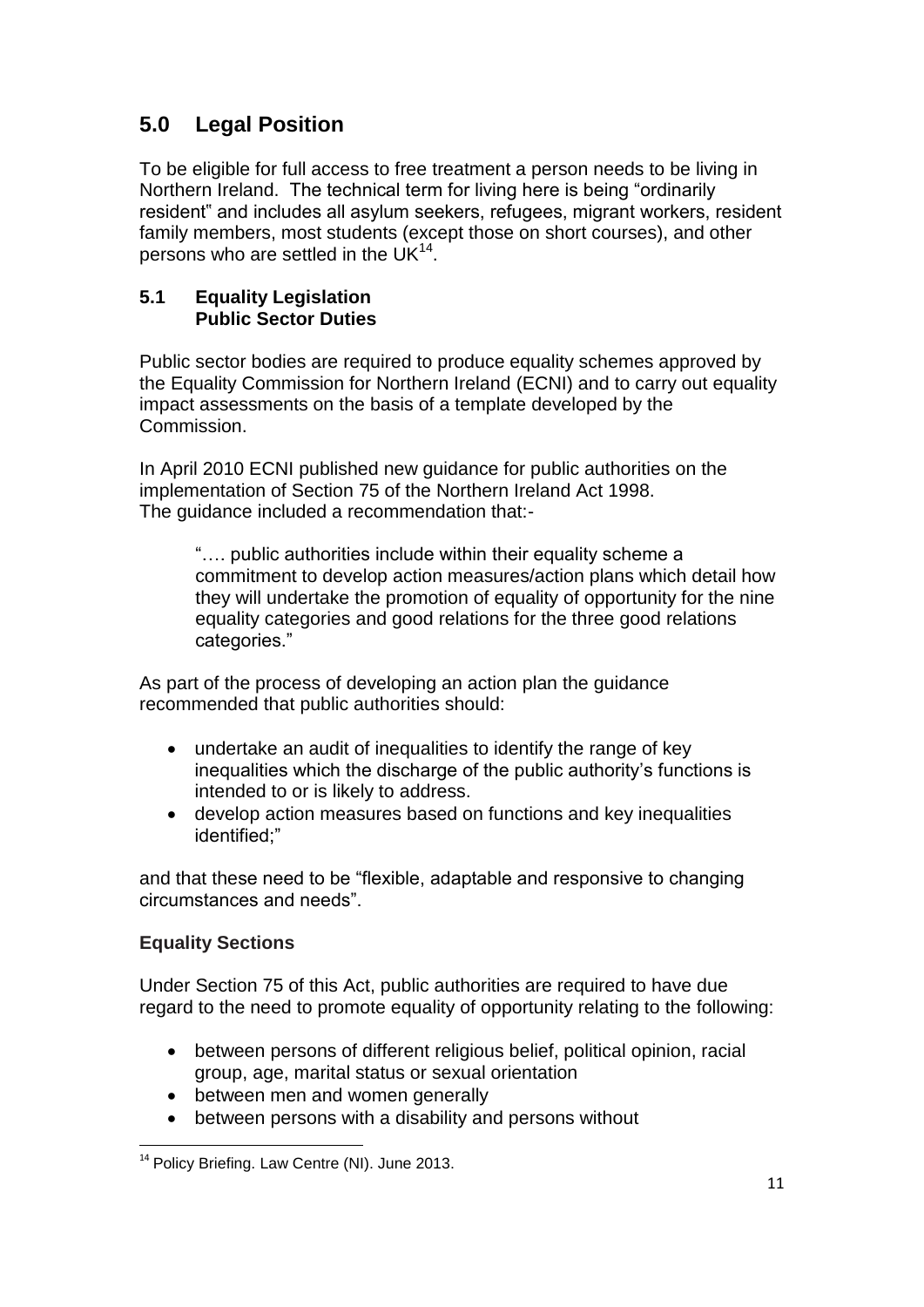- between persons with dependents and persons without
- public authorities are also required to have regard to the desirability of promoting good relations between persons of different religious belief, political opinion or racial group

# **Good Relations Requirement Under Equality Legislation**

Section 75  $(2)$ <sup>15</sup> places a legal requirement on the public sector in Northern Ireland to put good relations at the heart of public policy and its implementation, and to shape policies around the people they affect. This statutory duty means a public authority must consider how the policies it makes and implements affect relationships amongst the people it serves and employs. There is therefore a clear duty under Section 75 on public authorities to address both equality of opportunity *and* good relations.

# **5.2 Human Rights**

Public authorities are also bound by human rights standards in both international and national law to take a human rights based approach. A rights based approach incorporates equality, participation, transparency, and accountability, paying specific attention to the most vulnerable in society. Many aspects of a rights based approach can be found in equality and good relations duties. Public authorities must also build equality and good relations into everything and these should feature in business plans and all other strategies.

# **5.3 Ethnic Monitoring**

The Race Equality Strategy 2005-2010<sup>16</sup> identified ethnic monitoring as an essential action in order to achieve racial equality. Ethnic monitoring allows service providers to identify possible inequalities and investigate the causes and address any unfairness or disadvantage. However, monitoring is also an important strand in ensuring that public authorities meet their statutory and international obligations, such as those arising from Section 75 of the Northern Ireland Act 1998, the Race Relations Order (NI) 1997 and the UN Convention on the Elimination of Racial Discrimination.

In July 2011, the Office of the First Minister and Deputy First Minister (OFMDFM) published "Guidance for Monitoring Racial Equality<sup>17</sup>" which provided a standardised framework to help public bodies collect information in a consistent but flexible manner. The adoption of the framework would enable the benchmarking of monitoring data with the 2011 Census of Population

 $\overline{a}$ <sup>15</sup> Promoting Good Relations. A Guide for Public Authorities. Section 75 of the Northern Ireland Act 1998. A Guide for Public Authorities. Equality Commission for Northern Ireland.

 $16$  A Racial Equality Strategy for Northern Ireland. 2005 – 2010. Office of the First Minister and Deputy First Minister

<sup>&</sup>lt;sup>17</sup> Guidance For Monitoring Racial Equality. Office of the First Minister and Deputy First Minister. July 2011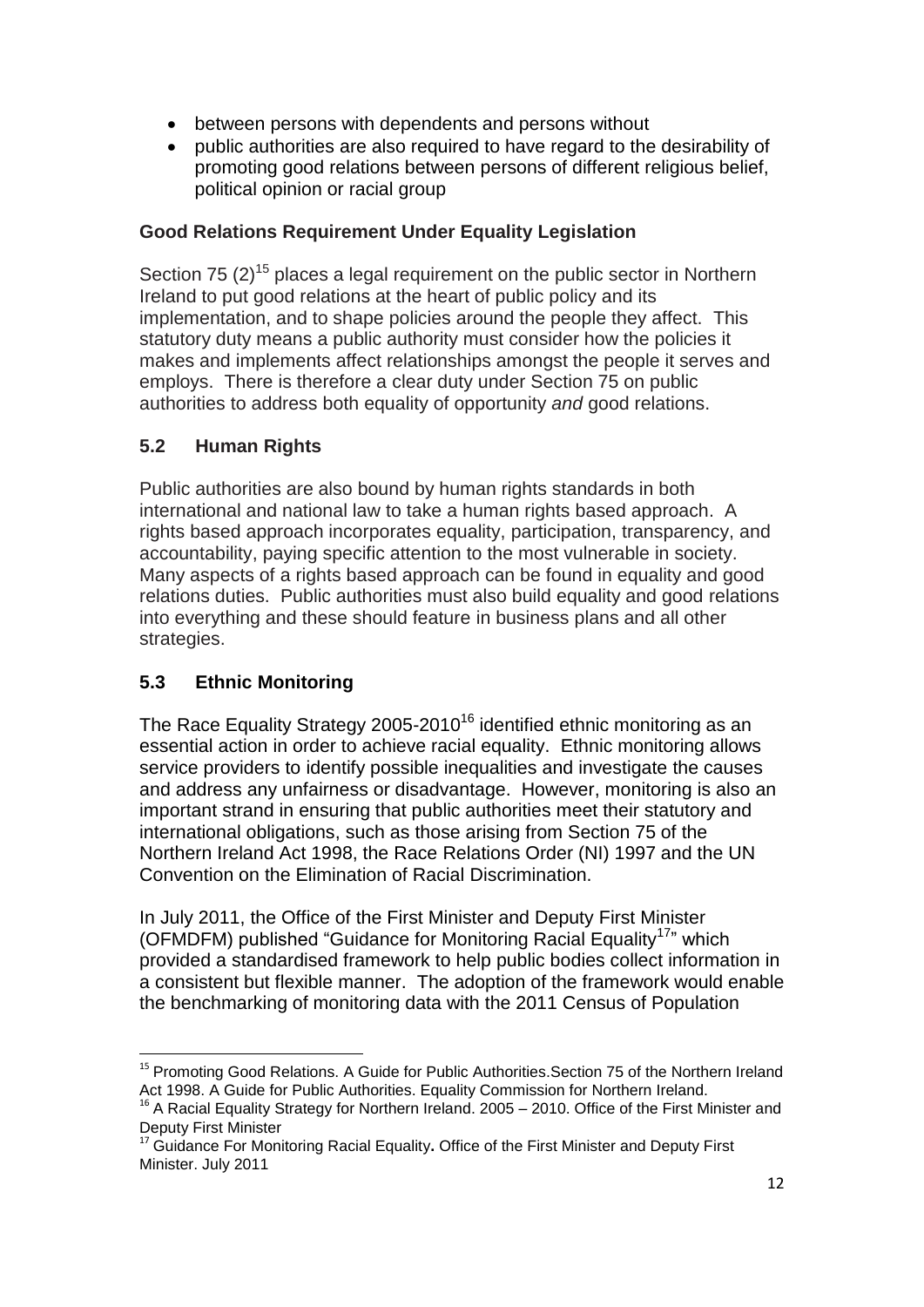results in a standardised manner. The Health & Social Care Board has led on a project to improve ethnic monitoring within Health and Social Care systems.

The following areas are involved:

- child health system
- community systems
	- social services client administration and retrieval environment,
	- regional sure start database;
- $\bullet$  hospital systems  $-$ 
	- patient administration system inpatients,
	- A&E systems
	- Northern Ireland maternity system.

Ethnic monitoring went live on the above areas during 2013/2014, subject to the satisfactory completion of system changes, delivery of staff training and the production of information leaflets for the public. After a period of 12-18 months the systems will be evaluated to determine their effectiveness. The collecting of this data will cover groups relating to section 75. However, there is no information that will be collected using this method that will capture information on use of services by homeless people.

From a disadvantaged group's perspective, public authorities should be looking for things like unusually large (or small) numbers of people from particular groups reporting problems. They should also check that people from disadvantaged groups are satisfied with the services they receive and that appropriate services are being provided in terms of language or cultural needs.

### **5.4 Equality Legislation – HSC Trust Audits**

In order to ensure that all HSC Trusts are encompassing Section 75 requirements within their work streams, they were asked to complete an audit to address emerging themes in relation to key inequalities experienced by the nine Section 75 equality categories. In the course of conducting the inequalities audit, it became evident that there were a number of recurrent cross cutting themes. These were:

- measures to improve access to services
- communication and information
- service monitoring
- measures to promote, participation and inclusion
- service specific, procurement and employment related issues

These cross cutting themes have influenced the format and content of the trusts' action based plans. The trusts identify key actions that can be taken forward regionally to provide consistency of approach and avoid duplication of work. Each of the trusts has identified local actions that relate directly to the inequalities identified in their own trust area.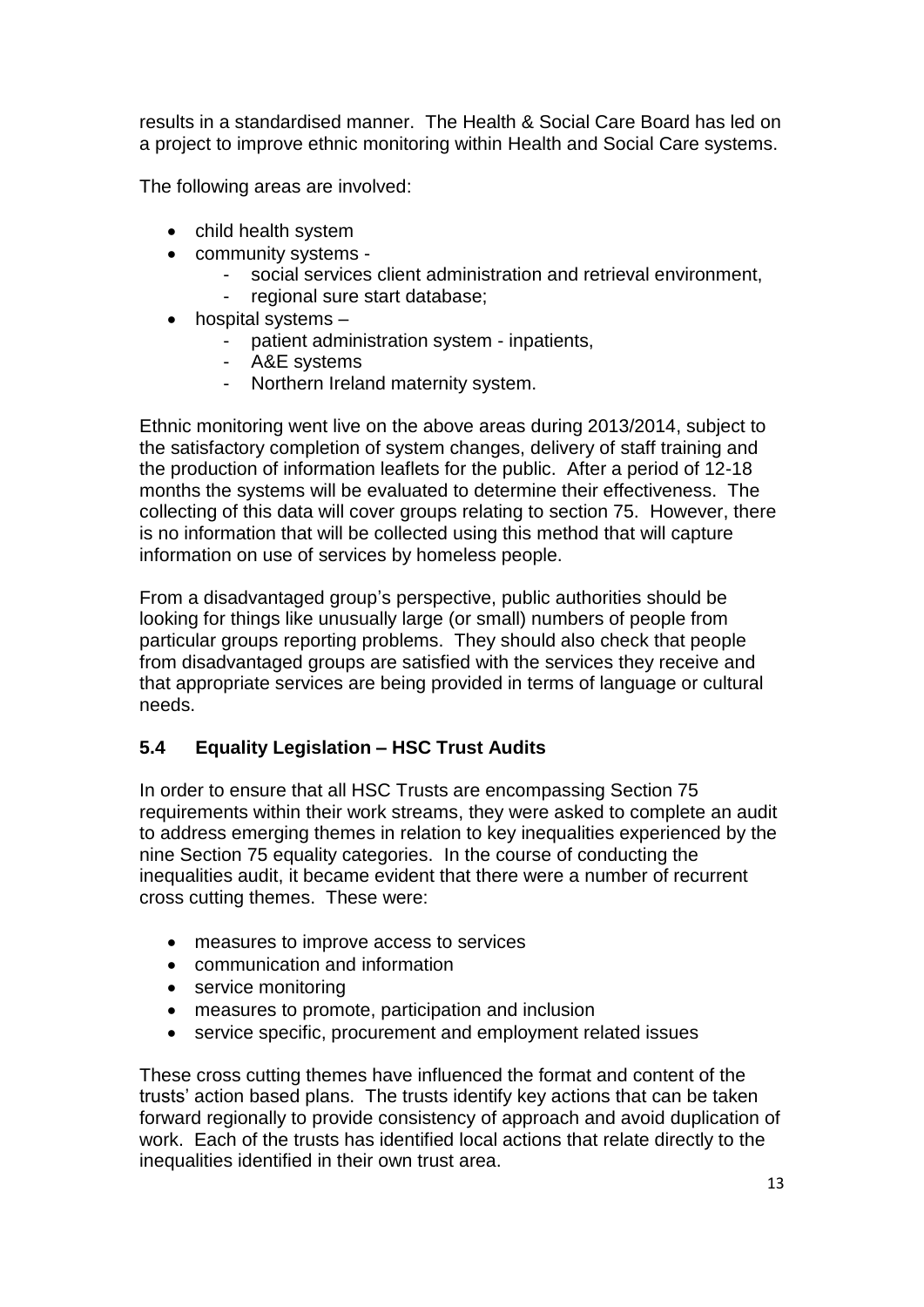All trusts have produced equality action plans, which are regularly monitored and which are submitted to the Equality Commission. As part of this process the trusts submit annual progress reports to the Equality Commission on the implementation of their equality scheme.

The trust actions plans seek to bring about real and tangible outcomes for service users and staff as per the Equality Commission guidance, in order to make a shift from process to outcomes.

#### **5.5 DHSSPS Equality Action Plan for the Department of Health, Social Services and Public Safety (Version 1.1 April 2012)<sup>18</sup> .**

Within the Equality Action Plan for the Department of Health, Social Services and Public Safety (Version 1.1 April 2012) a number of actions relating to disadvantaged groups were identified which included:

- raising awareness of migrant workers' entitlement to services and lack of clarity on the rights and entitlements of the different categories of migrant workers
- Some marginalised women (with disabilities, traveller women and BME women younger women, rural women etc.) have difficulty in accessing maternity services. Maternal and infant mortality rates are higher among Black and Minority Ethnic (BME) groups. BME women were more likely to access services late e.g. not have a scan by 20 weeks, attend antenatal classes, have a post natal check-up and were more likely to experience complications. These issues have been addressed through a review of maternity services, with consideration given to current service provision at each stage of pregnancy.

### **5.6 DHSSPS Section 75 Annual Progress Report 2012 – 2013<sup>19</sup>**

Tackling health inequalities has remained a priority for the DHSSPS, and is one of the key drivers for many of its strategies and policies. The DHSSPS published and consulted on Fit and Well – Changing Lives a new cross cutting public health strategy to replace Investing for Health. The DHSSPS maintains an extensive system to monitor health inequalities in Northern Ireland - the Northern Ireland Health and Social Care Inequalities System (NIHSCIMS). This comprises indicators which are monitored over time, to assess area differences in mortality, morbidity and utilisation of and access to health and social care services in Northern Ireland.

In October 2011, a Hard to Reach Domestic and Sexual Violence Working Group was established in to help deliver on relevant actions in the Strategy's

 $\ddot{\phantom{a}}$ 

<sup>&</sup>lt;sup>18</sup> http://www.dhsspsni.gov.uk/equality\_action\_plan\_april\_2012\_pdf..pdf

 $19$  Public Authority 2012 – 2013 Annual Progress Report on: Section 75 of the NI Act 1998 and Section 49A of the Disability Discrimination Order (DDO) 2006 Department of Health, Social Services and Public Safety Strategic Management Branch.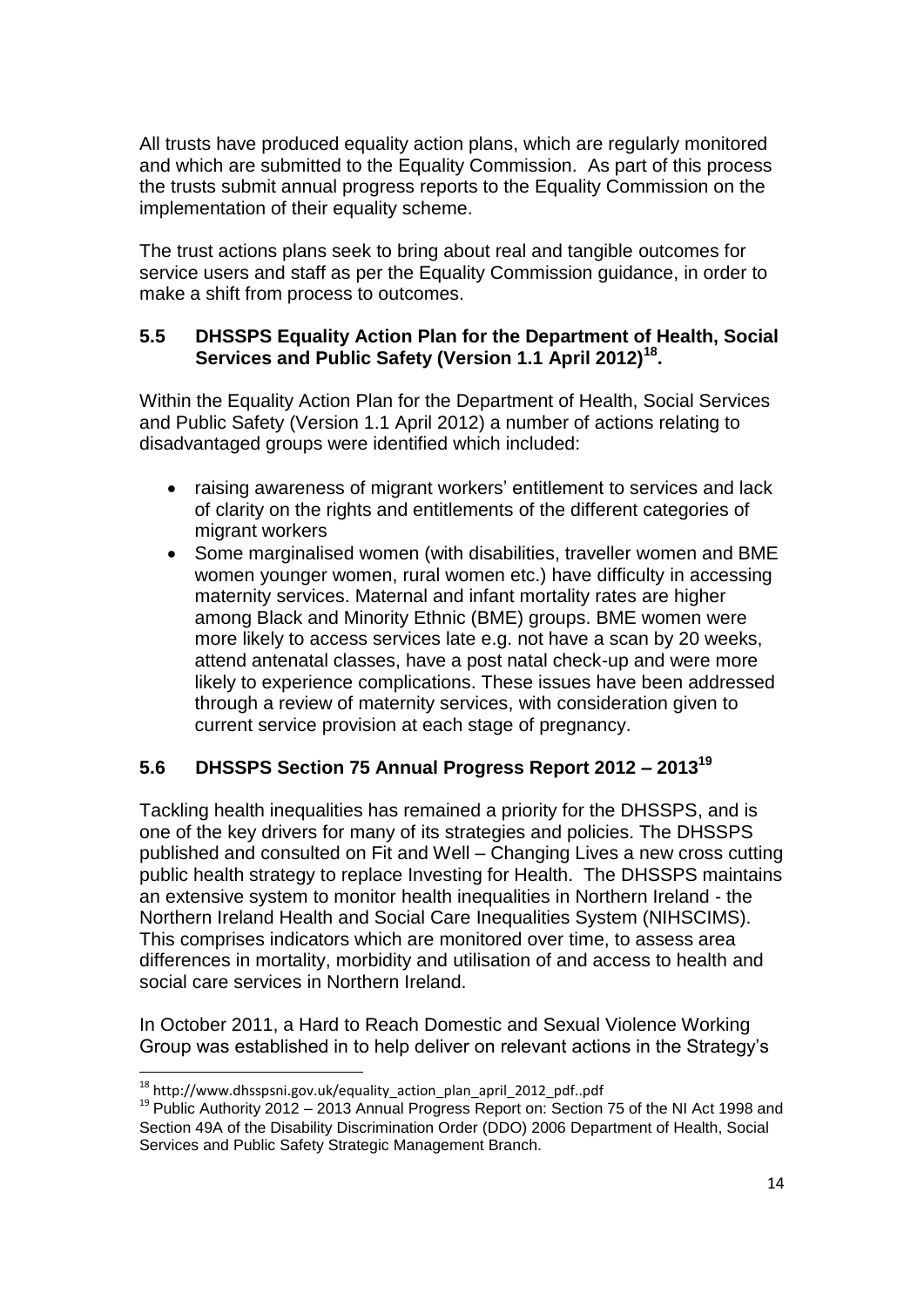Action Plan. Its function was to better engage hard to reach groups, including LGBT, older people, ethnic minorities and people with disabilities, ensuring that the unique needs of these people are met. Membership of the group included stakeholders from a broad range of organisations which represent the interests of individuals from hard to reach groups.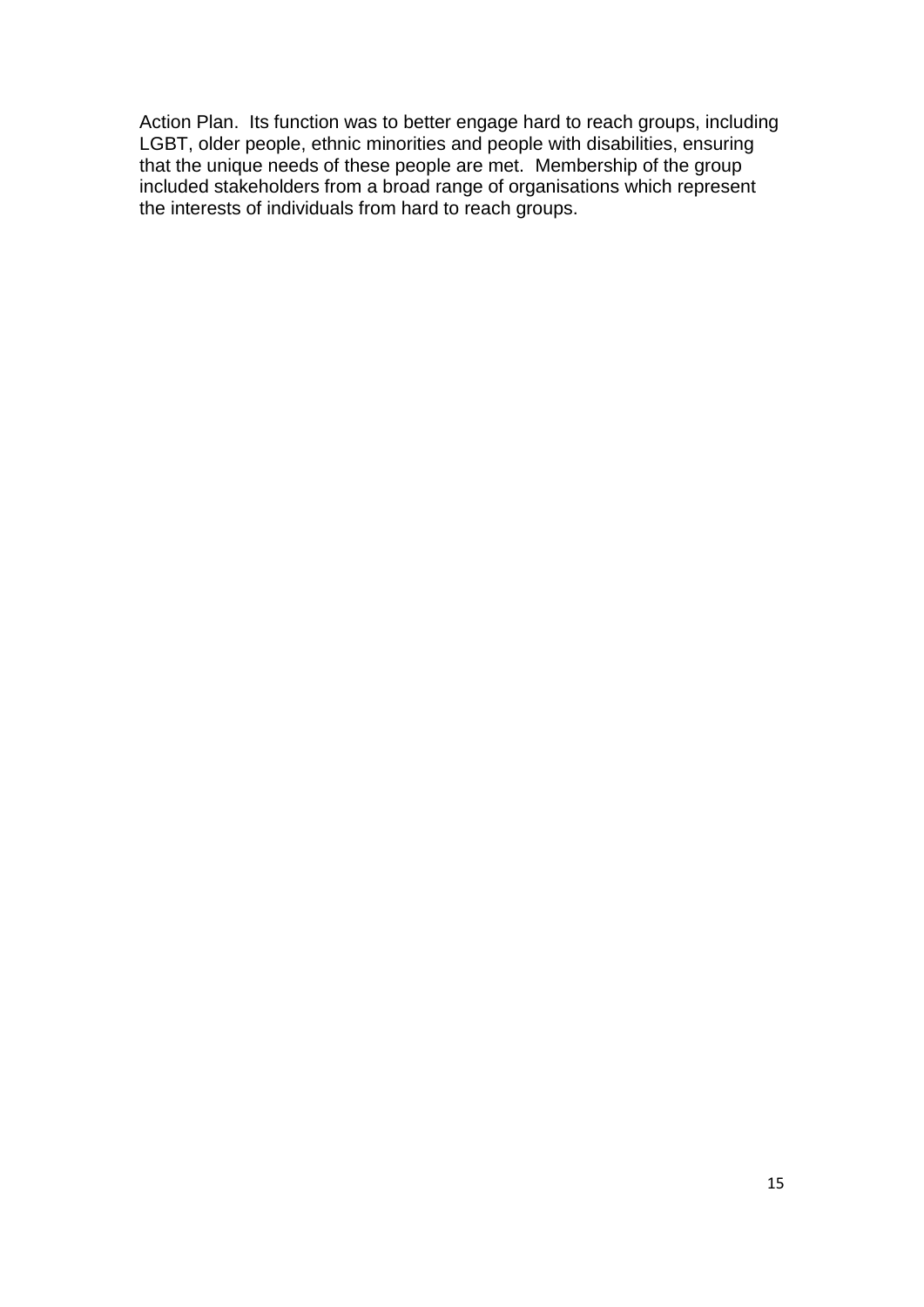# **6.0 Access to Healthcare for Disadvantaged Groups**

Appropriate access to health care for a diverse population requires more than simply providing the service. HSC Trusts in Northern Ireland have undertaken much work in providing and promoting good access to healthcare for everyone. However, as previously indicated, good access to healthcare is dependent on a wide range of factors and those who live in disadvantaged areas or who come from disadvantaged groups can be more susceptible to how healthcare is delivered.

The 2009/10 GP patient survey (Ipsos MORI, 2010) reported that, overall, non-white patients were less positive about their experience of the GP surgery than white patients.

In the WHSCT area, over half (57 per cent) of respondents were satisfied with the health service, while 1 in 10 were dissatisfied. Migrants were more positive about the care they received in hospital than at their GP surgery (Jarman, 2009). In relation to the UK"s GP-as-gatekeeper system, those from countries with direct access to medical specialists were unconvinced by GP's competence and frustrated by the referral process (Bell et al., 2009a) $^{20}$ .

### **6.1 Homeless People**

 $\overline{a}$ 

A number of measures have been put in place to help make access easier for disadvantaged groups. Some groups are more homogenous which can make it easier to identify barriers to them being able to access health care, e.g. addressing language or cultural issues. However, homeless people are a much more diverse group.

Homelessness is a situation that occurs as a result of life circumstances. This can be through losing a job, a relationship breakdown, mental health problems and/or drug addiction/alcohol dependency. Homelessness presents a considerable risk to both mental and physical health and people in this situation have a significant number of complex needs. Often there is a combination of factors which puts them at an even greater health risk than other disadvantaged groups. They also then experience a much poorer quality of life compared to other disadvantaged groups. Continued homelessness can lead to a downward spiral for the person that makes it more difficult for them to access mainstream health care services and they can become even more isolated and marginalised from the rest of society. As a result, when homeless people do come to the attention of healthcare services, it is often when their health is in a very poor state, which then requires even more intensive support and care. Often due to insecure accommodation, homeless people are not registered with a GP and are much

<sup>&</sup>lt;sup>20</sup> Health Intelligence briefing. Minority ethnic groups. PHA. Jan 2012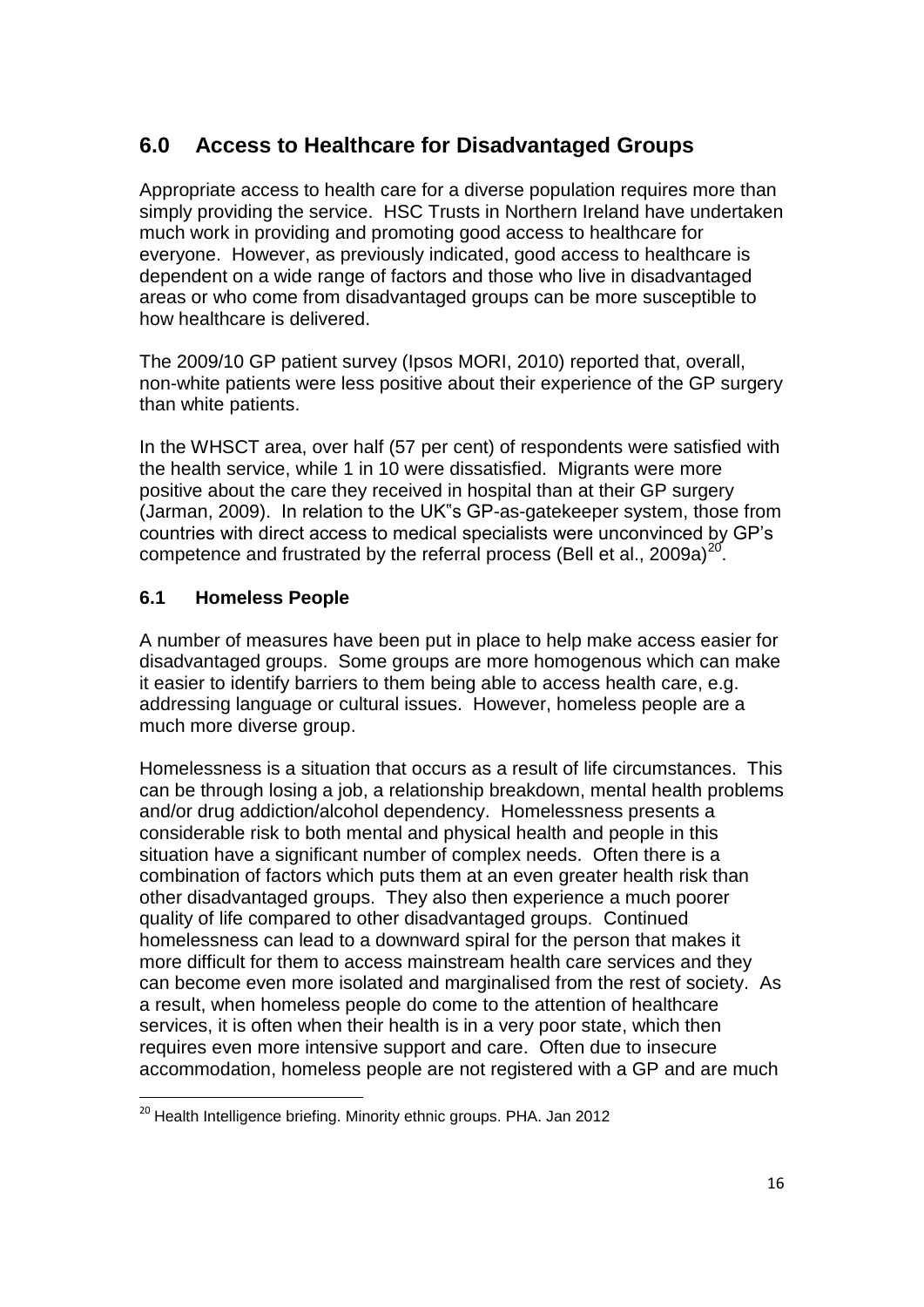less likely to access any preventative care e.g. health screening. This makes them more susceptible to illness and infection which may otherwise have been addressed at an earlier stage.

Unlike other disadvantaged groups, there is also no specific reference to homeless people within section 75 of the equality legislation.

The Northern Ireland Human Rights Commission showed that people excluded from assistance and welfare benefits as a result of being homeless, were more vulnerable to various forms of exploitation, ill health and disability. The same report found that a number of people with no recourse to public funds became homeless because of ill health or disability, and in a number of cases people became ill as a result of their destitution $21$ .

In a study by the DOH in England<sup>22</sup> it was found that the average length of stay for homeless people in hospital was 6.2 days, compared to 2.1 days for the general population. The DoH stated that all acute hospitals should have admission and discharge policies ensuring homeless people are identified on admission, and linked into services on discharge. However it was found that only a quarter of clients admitted to hospital were given help with their housing before they were discharged.

#### **6.2 Travellers**

Gypsies and travellers have been considered to be the most disadvantaged minority within our society and they are officially recognised as an ethnic group. Infant mortality and mental health rates are higher, and life expectancy significantly lower (10-12 years lower) in the gypsy - traveller community. Travellers face major difficulties in accessing healthcare. The reluctance of some GPs to register gypsy and traveller families has been as a result of a perception that they are demanding patients who miss appointments and don't comply with treatment plans $^{23}$ .

Similar challenges for travellers in terms of premature mortality have been found in Northern Ireland as in the Republic of Ireland (ROI). travellers die about 15 years earlier than the general population in Northern Ireland. Only 1 in 10 of the traveller population is over 40 years of age and 1 in 100 is over  $65<sup>24</sup>$ . Child mortality up to the age of 10 has been found to be 10 times that of the population as a whole. Infant mortality has regularly been considered a good indicator of a population's level of health and development. Looking at the gap between the traveller and general population in terms of a relative difference the situation has deteriorated since 1987. Traveller infants today are 3.6 times more likely to die than infants in the general population. In 1987

 $\overline{a}$ <sup>21</sup> Human Rights Commission. Devlin, R. (2009)

<sup>&</sup>lt;sup>22</sup> Healthcare for single homeless people DoH, 2010

<sup>&</sup>lt;sup>23</sup> Cooperation and Working Together (CAWT) literature review on health concerns of travellers and their access to healthcare provision.

<sup>&</sup>lt;sup>24</sup> Investing for Health. DHSSPS. 2002.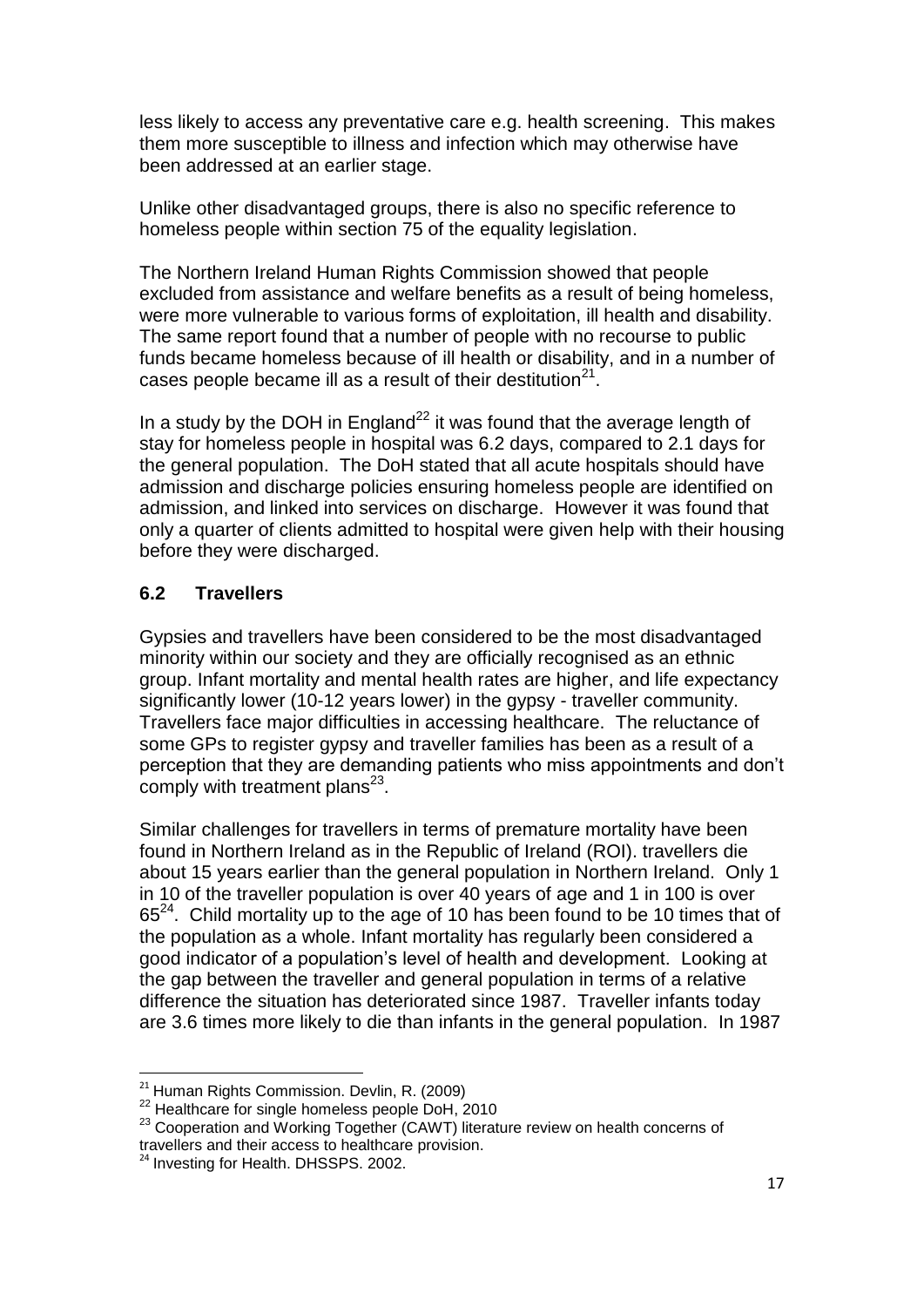when rates were much higher in both groups, traveller infants were 2.4 times more likely to die than infants in the general population.<sup>25</sup>

# **NI/RoI Traveller Health Survey 2010**

- Most traveller respondents felt their opportunities to access services were about the same as everyone else.
- 72.3 per cent in ROI and 73.5 per cent in NI thought their access to the A & E was the same, with 14.9 per cent in ROI and 17.9 per cent in NI rating their access as worse, and 12.8 per cent in ROI and 8.6 per cent in NI as better, than everyone else.

Respondents were asked to rate various difficulties in accessing health services. The barriers identified included:

- The waiting list (cited by 62.7 per cent of respondents in ROI and 46.8 per cent in NI).
- Embarrassment (47.8 per cent in ROI and 50.0 per cent in NI).
- Lack of information (37.3 per cent in ROI and 28.6 per cent in NI).

As the SHSCT area includes the Co-operation and Working Together (CAWT)<sup>26</sup> region, CAWT produced literature reviews around key issues regarding access to services for travellers and LGB&T people. A number of areas identified as barriers to services included staff attitudes; language, Literature and Signage & Way finding<sup>27</sup> .Barriers identified regarding access to services for travellers were seen to be in relation to the following:<sup>2</sup>

- a lack of cultural awareness and acceptance amongst healthcare professionals
- negative stereotypes
- embarrassment

 $\overline{a}$ 

• poor communication

# **6.3 Lesbian, Gay, Bisexual and Transgender (LGB&T)**

A number of reviews have indicated that LGB&Ts experience significant barriers to accessing health services and often service providers assume their needs are similar to those of heterosexual men and women. LGB&T people are also at significantly higher risk of mental disorder with higher rates of anxiety, depression, self- harm and suicidal behaviour as well as higher drug and alcohol use<sup>12</sup>. Mental health issues often relate to homophobia (including internalised homophobia) having a profound effect on self -esteem,

<sup>&</sup>lt;sup>25</sup> All Ireland Traveller Health Study 2010 (P87)

<sup>&</sup>lt;sup>26</sup> Cooperation And Working Together (CAWT) is a partnership between the Health and Social Care Services in Northern Ireland and Republic of Ireland, which facilitates cross border collaborative working in health and social care

 $27$  Analysis of staff audits – Mental Health Services in WHSCT, HSE West and HSE (DNE).

<sup>&</sup>lt;sup>28</sup> Factors impacting on Access to Health and Social Care Services. Literature review on traveller health CAWT 2013.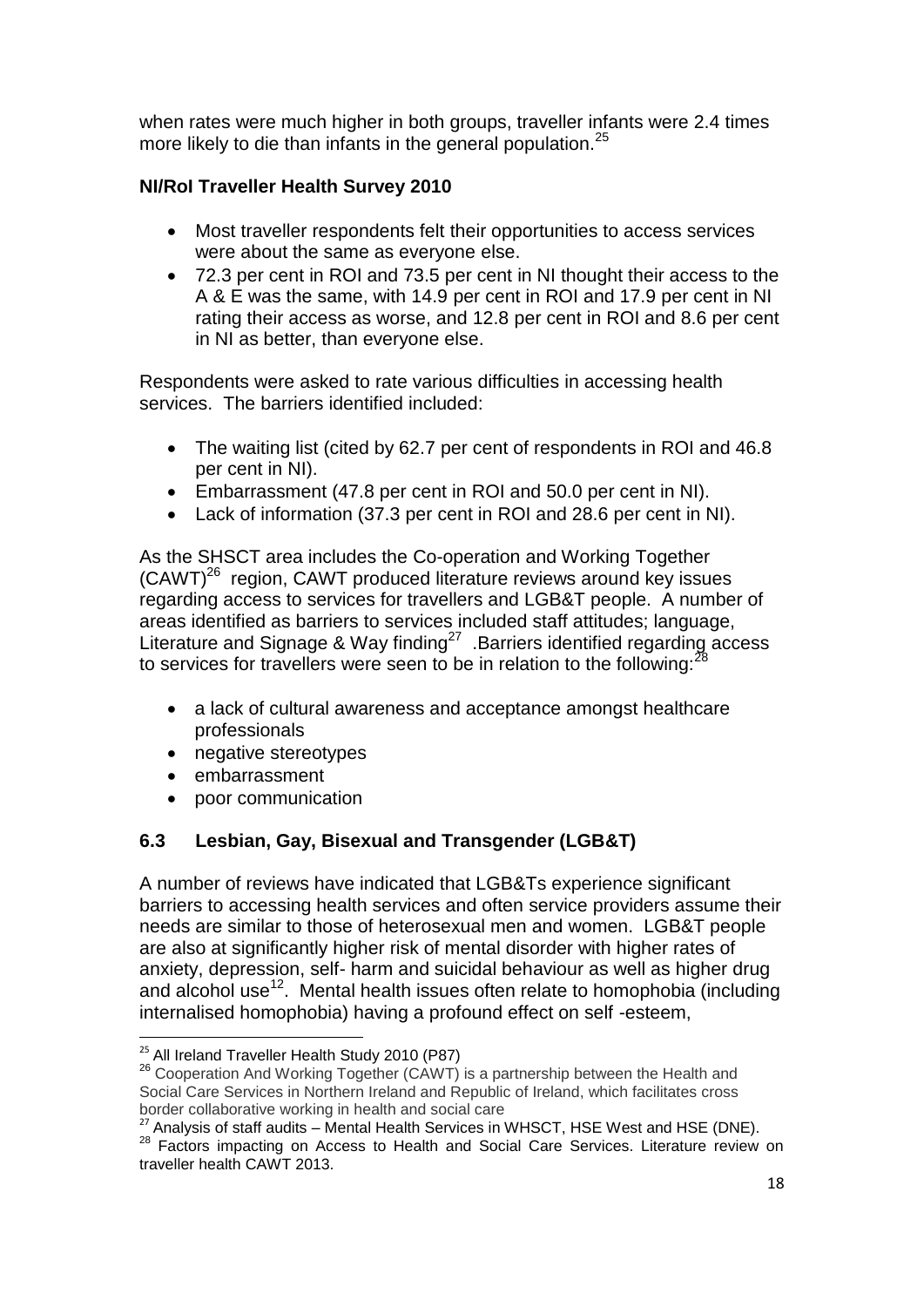discrimination, family rejection and isolation. Other issues include access to services and attitudes. There is also a lack of awareness and understanding resulting in behaviour by health staff that can be profoundly humiliating.

A review of lesbian and bisexual women's health in Northern Ireland<sup>29</sup> found that lesbian and bisexual women experience significant barriers to accessing health services. While lesbian and bisexual women do experience the same health issues and problems as other women, the social and cultural context of lesbian lives are specific to this community and affect their access to health care, which potentially affects long-term health outcomes. For example, they are more likely to delay treatment and follow-up, be less compliant with cervical screening recommendations and are up to 2-3 times more likely to attempt suicide and have higher levels of self- harm than their heterosexual counterparts.

CAWT has undertaken a literature review of People LGB&T people<sup>30</sup> in relation to poor access to healthcare which reported the following:

- Healthcare providers' anti-gay bias and heterosexism and structural and attitudinal lack of knowledge on the part of healthcare providers.
- Fears, real or perceived of negative consequences.
- Concerns about staff.
- Confidentiality and experience or fear of homophobia when dealing with healthcare.
- Lack of knowledge of transgender issues among healthcare staff.

# **6.4 Black Minority Ethnic Groups (BME)**

Barriers identified across a number of areas in relation to access by disadvantaged groups such as BME include the following $^{31}$ .

- Difficulties accessing existing services by those who speak little or no English.
- A significant level of racism and racial harassment (both direct and indirect, individual and institutional racism).
- Low uptake of GP registration amongst Black and Minority Ethnic groups.
- A general lack of awareness as to what services are available.
- The need for more staff training and cultural awareness in issues relevant to e.g. BME people.
- A failure to meet even the most basic cultural needs of BME people (such as dietary requirements or religious observance).

 $\overline{a}$ 

<sup>&</sup>lt;sup>29</sup> Quiery M. Invisible women. A review of the impact of discrimination and social exclusion on lesbian and bisexual women's health in Northern Ireland. Belfast, 2007.

<sup>&</sup>lt;sup>30</sup> LGBT Literature review on access to healthcare. CAWT 2013

<sup>&</sup>lt;sup>31</sup> Connolly (2002:7) cf: Ethnicity Equality & Human Rights (section 3). Literature Review. Access to Health and Social Services in Northern Ireland DHSSPS 2006.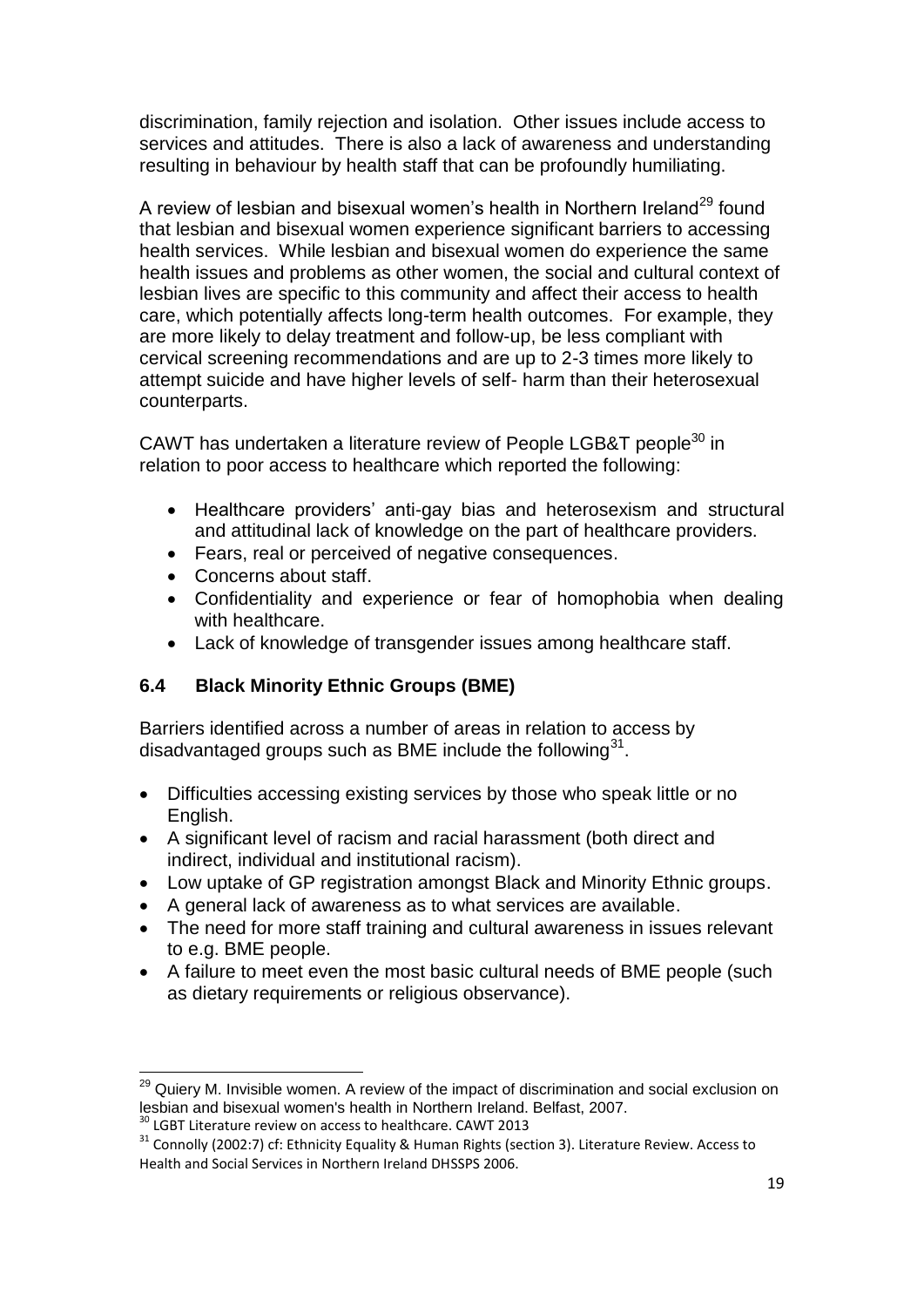Screening, treatment, palliation and cancer services are not always accessible and sensitive to the needs of ethnic minority or disadvantaged groups. Some specific areas affected in relation to poor access are:

 $-$  A&E

 $\overline{a}$ 

- maternity
- mental health
- screening;
- use of GPs in primary care

There is also poor provision of certain services required specifically for ethnic minority groups, e.g. sickle cell disease among people of West African origin and West Indian descent, and thalassaemia among populations of South Asian and Mediterranean origin<sup>32</sup>.

Different migrant groups, depending on country of origin, bring different challenges in relation to issues of health protection (TB, Hep B, Hep C, HIV), vulnerability to non communicable diseases, experience of health care (immunisation, prevention, screening, treatment), cultural beliefs about health/illness and acceptability of treatments. Experiences from their country of origin (e.g. conflict, war, torture) have a lasting impact. Many migrants experience discrimination and are disadvantaged in relation to the wider determinants of health<sup>33</sup>.

<sup>&</sup>lt;sup>32</sup> Cooperation and Working Together (CAWT) literature review on LGBT people 2013; Shout 2003, Young Life and Times Survey 2009.

<sup>&</sup>lt;sup>33</sup> Fit and Well. Changing Lives - 2012-2022. Strategic Framework for Northern Ireland. A Consultation Document DHSSPS; Centre for Social Justice, 2011.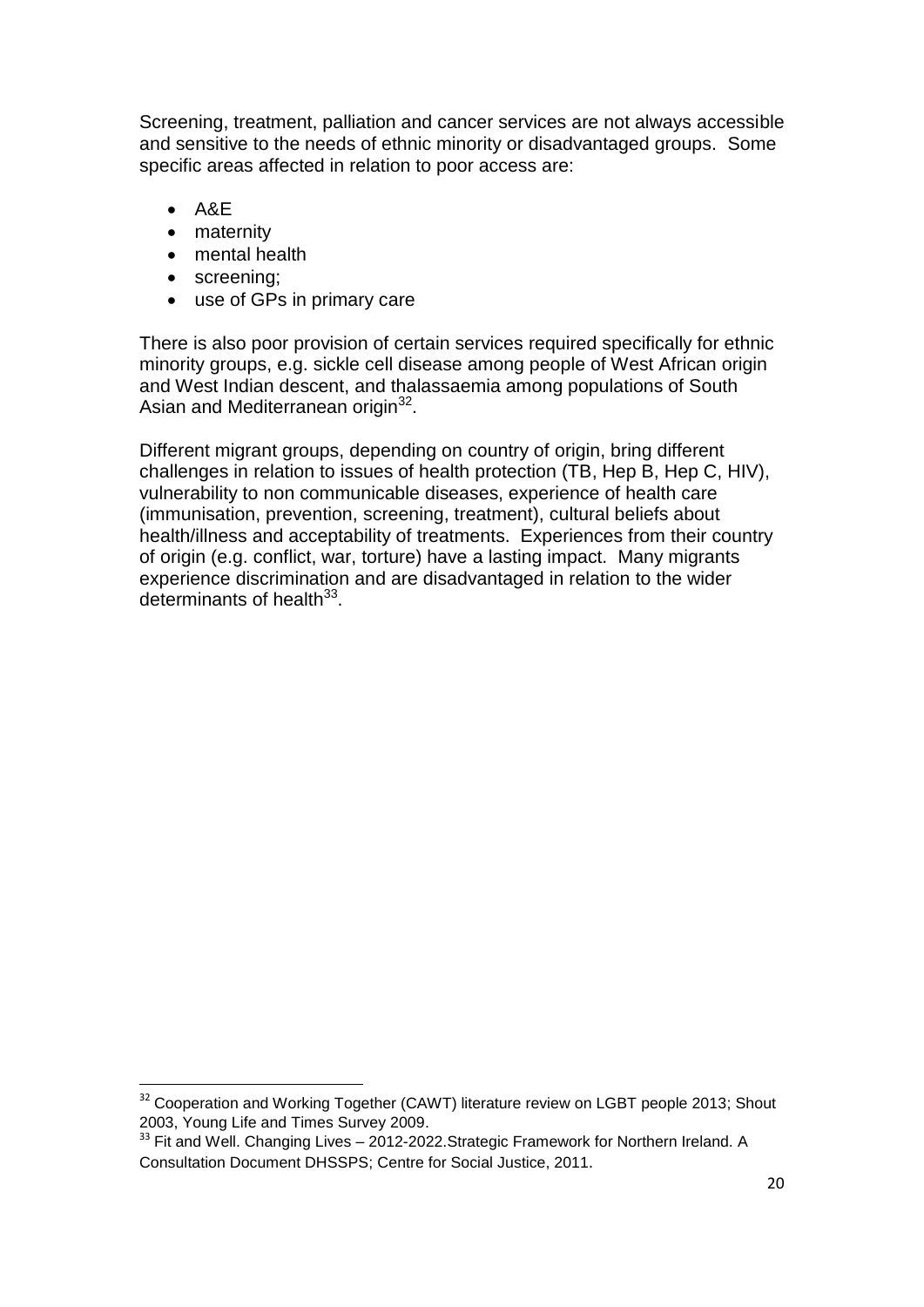# **7.0 Meetings with Organisations**

Meetings were held with HSC staff, equality leads, Personal and Public Involvement (PPI) representatives, leads in public health, health improvement and health promotion within HSC trusts and the Public Health Agency as well as representation from voluntary organisations. The Northern Ireland Ambulance Service (NIAS) trust was not included in this scoping exercise. Other information was obtained from referenced sources within this document.

Meetings with non -statutory groups included staff from the Simon Community representing homeless people; the Rainbow Project for LGB&T and the Northern Ireland Council for ethnic minority groups (NICEM). Traveller representation was made through the trust's PPI leads and Co-operation and working together (CAWT).

# **7.1 HSC Trusts**

Trust equality leads provided information that they meet on a regular basis through the DHSSPS Equality and Human Rights Steering Group. This group supports all HSC organisations in NI to tackle inequalities in the delivery of services. Specific activities of the group include providing guidance, support and advice on matters surrounding Section 75 duties of the NI Act, the Human Rights Act and any cross cutting policies and strategies.

The membership comprises representation from DHSSPS, HSC trusts and other agencies. The group is chaired by the head of the DHSSPS regional Strategy & Public Safety Directorate and the group meets every 6 weeks and more often if necessary.

### **Southern Health and Social Care Trust (SHSCT)**

Meetings were held with the CAWT project co-ordinator involved in working with a range of disadvantaged groups. Another meeting was held with the Head of User Involvement and Professional Lead for Community Development within the trust to discuss user participation. The SHSCT produced a very comprehensive information pack to engage more effectively with service users and hard to reach groups. There is a PPI Panel as part of the Personal and Public Involvement structure to take forward the service user, carer and other stakeholder's agenda.

The trust submitted a progress update report (March 2012) showing a number of traveller support projects developed through a range of funding bodies. In December 2010, the SHSCT established a Trust Traveller Action Group to progress the recommendations emanating from this work study relevant to the Southern Trust. The group which meets every two months comprises representation from travellers and local traveller support groups together with trust staff. Travellers who had participated in the All Ireland Traveller Health Study as peer researchers were asked to join the group so that they could see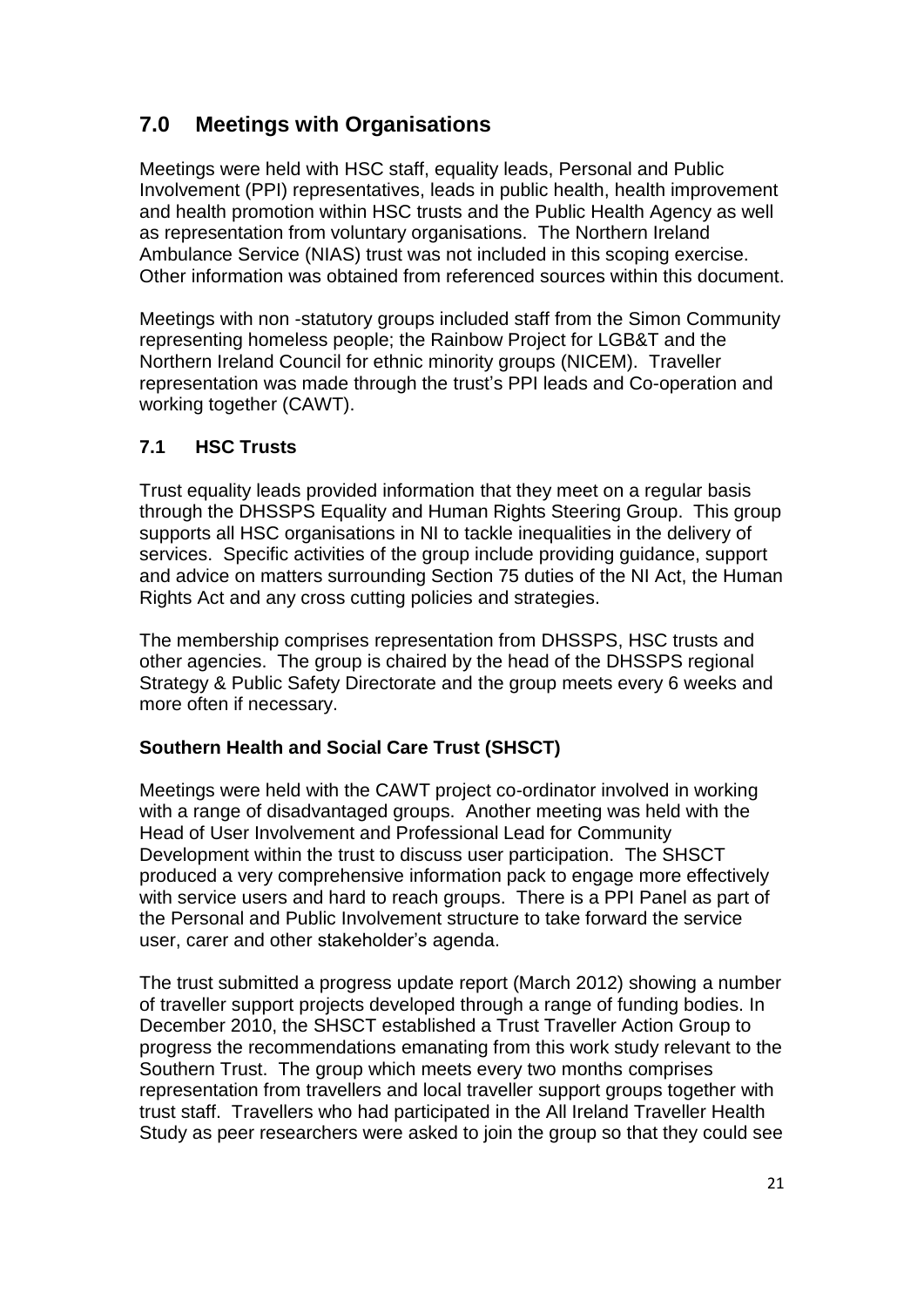the impact of the research and be involved in taking the recommendations forward in their own areas. Six travellers agreed to attend the meetings.

#### **Belfast Health and Social Care Trust (BHSCT)**

Meetings were held with trust staff in relation to their work on access to services for disadvantaged groups.

The trust has a strategy for improving traveller health and wellbeing (2011- 2014) and established a Traveller Health Strategy Board, chaired by the Director for Social and Primary Care. The trust employs two part-time traveller health advocacy workers.

The rationale behind this approach is that through the traveller advocacy workers the trust will be able to assist travellers in making the best use of access to services, particularly in their use of those services previously identified in relation to disadvantaged groups.

An Munia Tober Community Health Programme is a local voluntary organisation providing support for the travelling community in Northern Ireland. For a number of years An Munia Tober has facilitated a traveller health programme. The community health programme at An Munia Tober consists of one health coordinator who designs and delivers a health programme in consultation with the traveller community, specifically traveller women. The trust currently employs a health visitor and a social worker to work specifically with the Traveller community. As well as fulfilling a generic health visiting and social work function, both members of staff have an extended role within the traveller community.

The BHSCT Traveller Health Strategy and Action Plan works with the travelling community to improve access to services and a trust steering group and operational sub group was set up to identify needs of the traveller community through consultation.

The BHSCT Ethnic Minority Health and Wellbeing Steering Group was established in 2011 with representatives from most of the services groups in the trust. In Nov 2011, the group carried out a mapping exercise to identify the services/activities being provided by the trust to ethnic minority communities/service users and this has been recently updated.

Community social workers also assess needs of service users from ethnic minority groups to identify if they meet the criteria to avail of trust service provision. For those people who do not meet the criteria, information and appropriate signposting (Including at times monies towards travel costs) are provided to ensure that individuals can access support when needed.

The BHSCT provides the regional interpreting service for primary and secondary care, which is a 24 hour interpreting service offering face-to-face interpreting in 33 registered languages. The translated welcome pack (2004)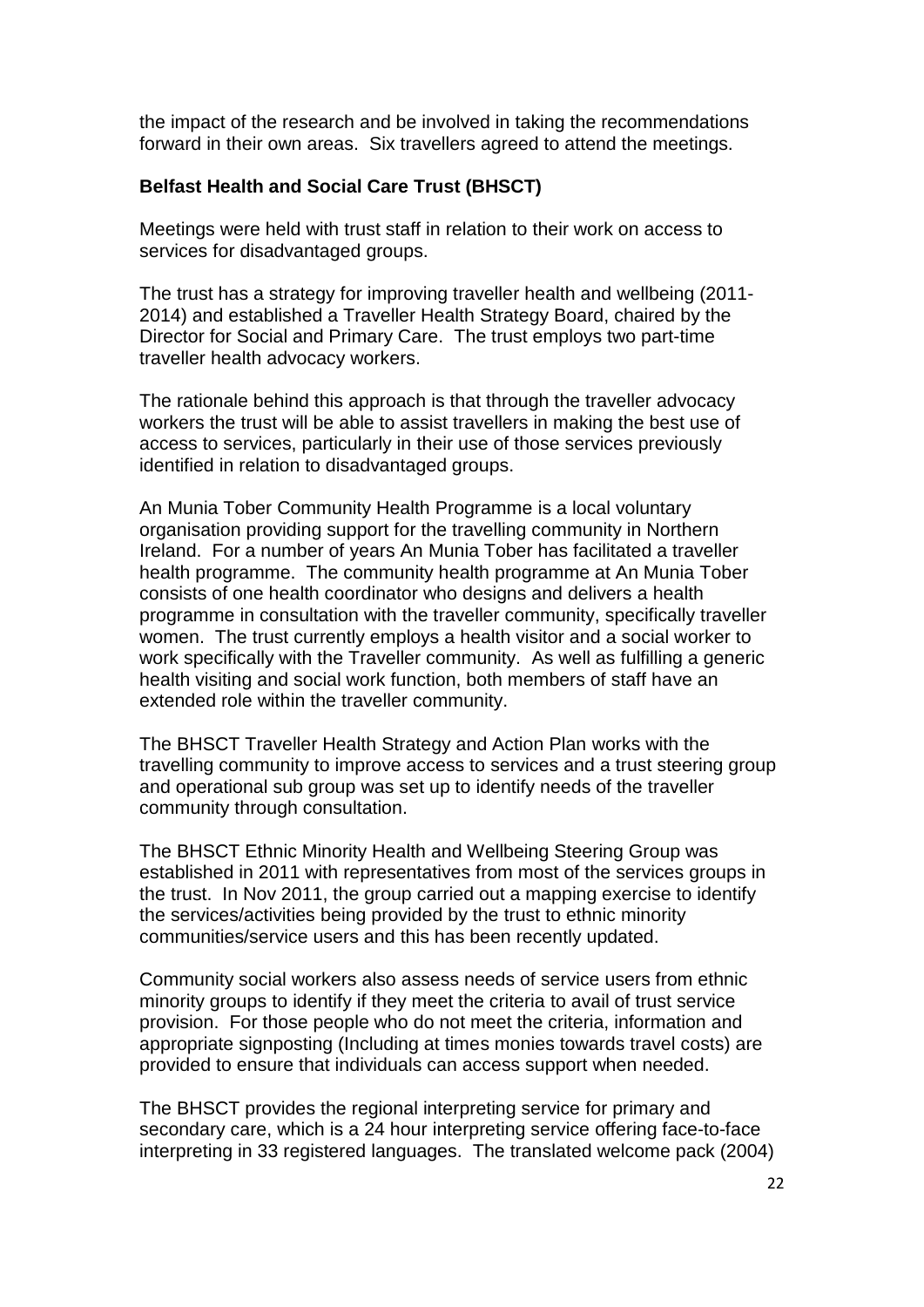is printed in 19 different languages and provides information on hospital services.

The trust is part of a project led by the Northern Ireland Council for Ethnic Minorities (NICEM) in partnership with DHSSPS and the HSC Board to robustly capture critical patient/service user information which relates to the diversity of patients and service users to help HSC organisations plan, develop and enhance service provision. The trust also employs two traveller lay health liaison workers and provides travel and cultural awareness training. Through funding from the Public Health Agency the TB screening service within the BHSCT has developed the Northern Ireland New Entrant Service (NINES). This nurse led service aims to provide access to health care for new entrants to Northern Ireland including new immigrants, asylum seekers, refugees and clients who are unable to register for GP services. The service offers Mantoux testing and BCG vaccination for children and infants identified through the "at risk" screening programme.

A range of clinics can be accessed to address the health and social wellbeing needs of the client group including drop-in clinics for advice and support, health assessment clinics, immunisation clinics and health promotion sessions. In future months, clinic sessions will be further developed to include a GP clinic and a consultant led paediatric clinic. Clients are offered a holistic health assessment; screening for communicable diseases such as HIV, Hepatitis B and Hepatitis C for clients from high risk countries, and immunisations as required. Assistance is given with registration for GP and dental services; signposting to other services and onward referral as appropriate.

#### **Northern Health and Social Care Trust (NHSCT)**

The NHSCT is currently undertaking a review of their PPI Strategy and produces an annual PPI report to show how they have been engaging with service users.

The trust have indicated a need for guidance regarding the entitlement of people who are homeless. Within the trust there is a document entitled Enhancing Health Care for the Homeless (ECHO): An Integrated Approach. This initiative is a partnership between ECHO, Primary Care, NHSCT, Northern Ireland Housing Executive (NIHE), Public Health Agency (PHA), Combating Homelessness in Northern Ireland (CHNI) and other Voluntary and Community Organisations working with the homeless.

In the document which sets out the major principals for change there is particular reference to the following;

- a) Safeguarding the most vulnerable in society.
- b) Working together to achieve integrated care.
- c) Focusing on prevention and tackling inequalities.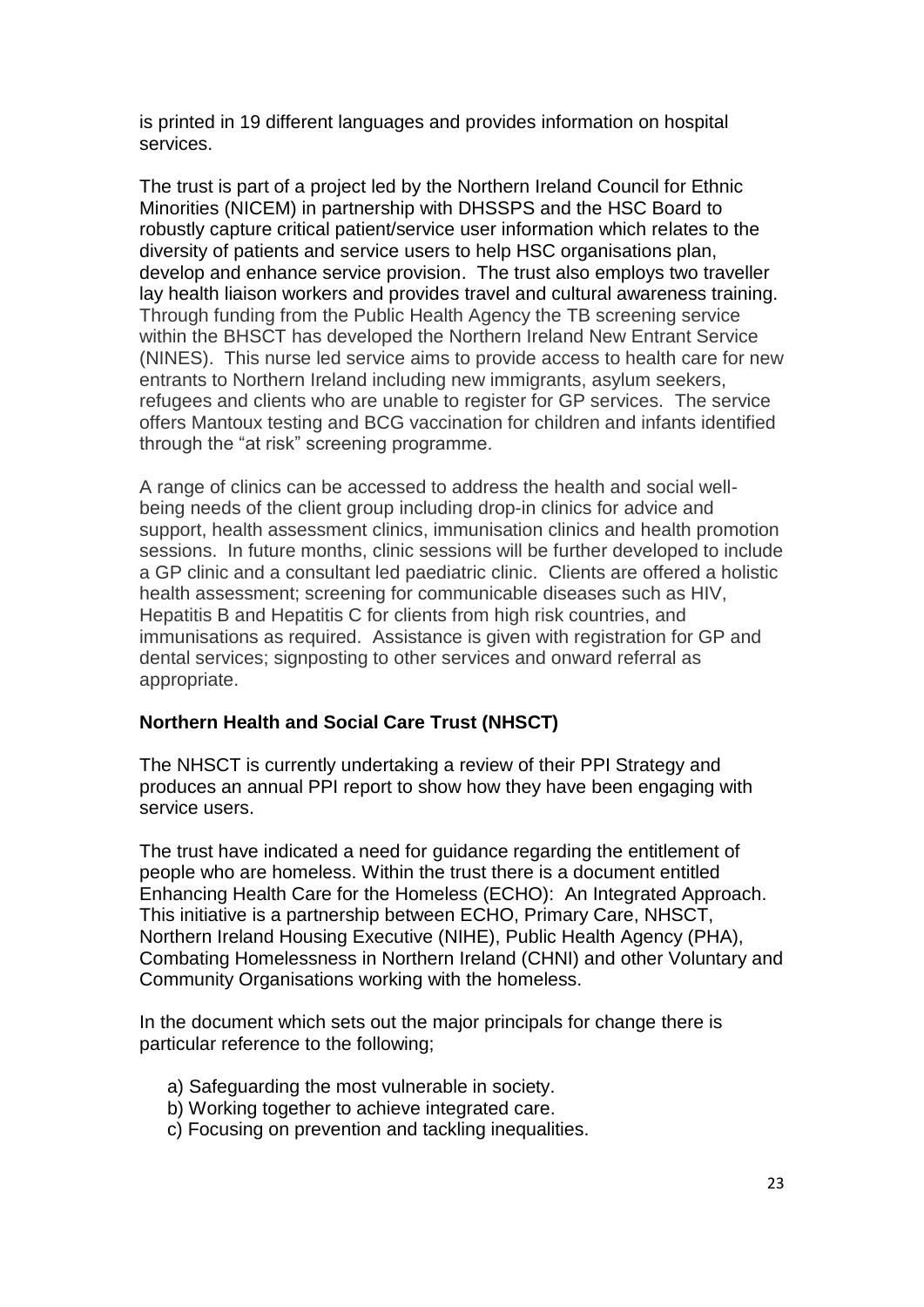A Programme Steering Group has been established with a number of aims which include the development of a regional strategy for people affected by homelessness, and to advocate on behalf of people affected by homelessness to improve access to health and social care services. Within the trusts Equality Scheme Action Based Plan (1 May 2011 to 30 April 2014) a range of measures to improve access to services, communication and information, is included with information as to how these will be taken forward also provided. The trust has produced a report outlining barriers to accessing mental health services. $34$  Of the key findings the research highlighted a lack of awareness among BME people as to what mental health services are available or how to access them. Only 56 per cent of survey respondents said they would be comfortable going to their GP for help with a mental health problem. A similar proportion (55 per cent) would be comfortable going to the NHS.

### **South Eastern Health and Social Care Trust (SEHSCT)**

The trust has a two year action plan which includes a number of actions to address areas relating to inequalities. These include specific action measures to improve access to services. Some of the actions include identifying gaps in information provision as highlighted in the trust inequalities audit and to providing information in accessible formats to meet the needs of BME (Black Minority Ethnic) communities. The action plan also highlights the need for greater awareness among HSC staff about Section 75 issues. In the trust there is currently no focus on travellers or homeless people although there is a focus on disadvantaged groups relating to BME/LGB&T people. The trust also has a PPI regional forum to provide assurances that they are involving disadvantaged people in their programmes of care.

Within the trust plan, in common with all other trust action plans, an inequality has been identified for persons in need who are destitute and have no or limited recourse to public funds. The trust has endorsed the need to agree and implement the HSC action plan in order to meet its responsibilities to homeless & potentially destitute non UK Nationals. This also includes providing training for staff in relation to the human rights of homeless non UK Nationals

There is also a disability action plan in place which has been endorsed by all other HSC trusts.

 $\ddot{\phantom{a}}$ 

<sup>&</sup>lt;sup>34</sup> Barriers to Accessing Mental Health Services Views of Black and Minority Ethnic People in Ballymena Borough. Report compiled by Eoin Rooney in Partnership with Ballymena Inter-Ethnic Forum and Northern Health and Social Care Trust. March 2013.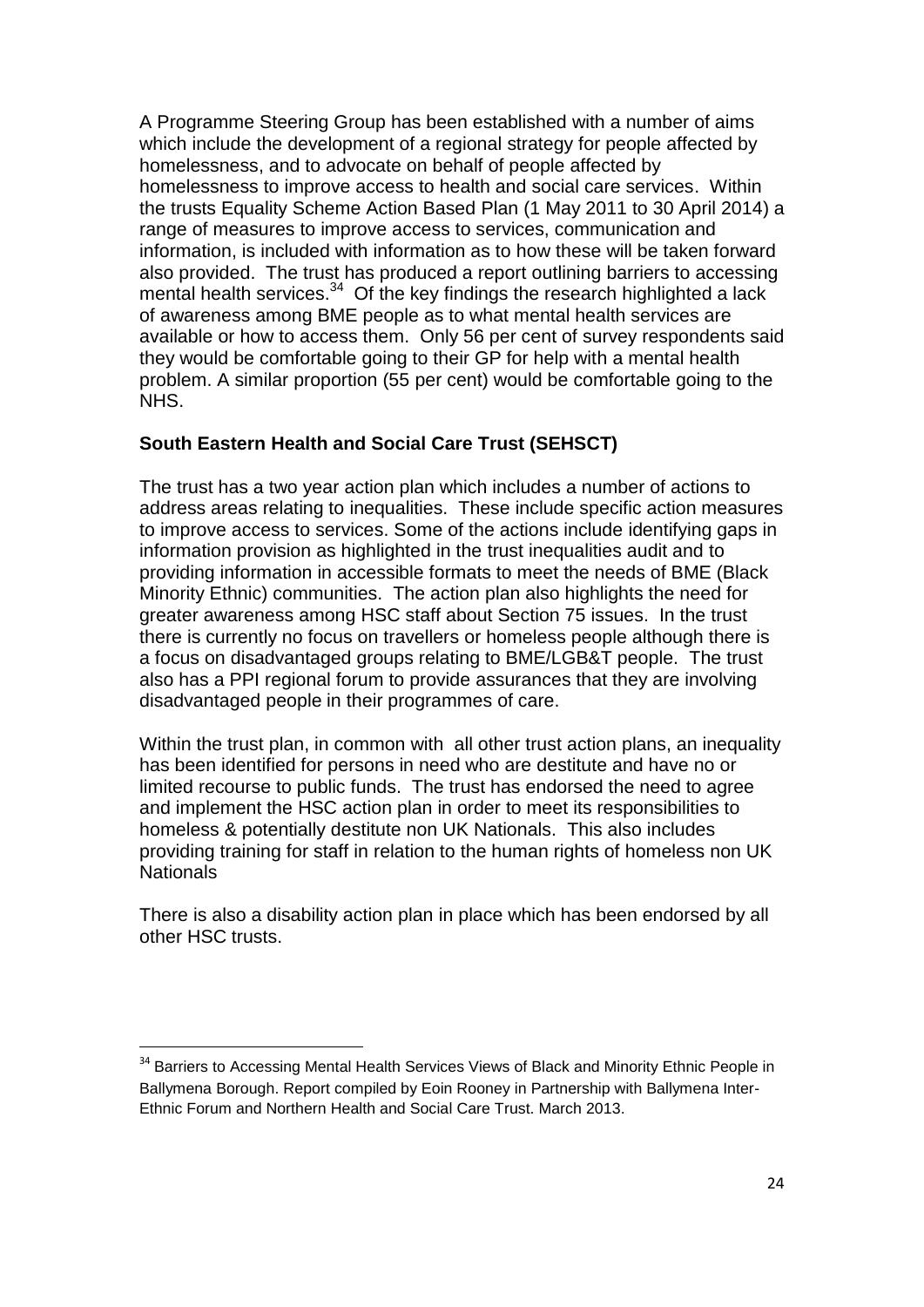# **Western Health and Social Care Trust (WHSCT)**

The WHSCT, in line with other trusts has an Equality Action Plan which is being progressed over the next three years (1 May 2011 – 30 April 2014). Actions are monitored for progress and regularly reviewed to identify any additional requirements or to identify gaps in information provision for people from BME communities. Some of the actions identified within the plan are to:

- Produce information pack for new parents from BME communities.
- Raise awareness and improve equality of access to maternity and health visiting services.
- Lead a pilot and share learning regarding the development of common ethnic monitoring information available on identified Health and Social Care information systems.
- Work in partnership with Rainbow to carry out research on LGB& T experiences with specific services e.g. sexual health services and mental health services.
- Establish current experience of LGB &T patients and clients at GP/Fertility/GUM Services and Sexual Health Services.

The meeting with the trust equality lead involved discussion around the trust completion of an audit of inequalities. The meeting highlighted some issues in relation to the complaints system within trusts which were in relation to:

- staff attitudes
- access to services
- communication/information barriers
- equality in treatment and care

Further issues have been raised around GP access, specifically for children from migrant families who were not registered with a GP. Also included are institutional racism and health specific issues.

The trust's annual progress report to March 2012 referenced the CAWT Social Inclusion Programme whose aim is to improve the health status and reduce health inequalities of travellers, vulnerable women and ethnic minority groups. The trust has also engaged with the HSCB to develop a regional strategy for minority ethnic interpreting services to ensure consistency and good practice and also ensure that the service and dedicated resources meet the needs of the increasingly ethnically diverse population in Northern Ireland. The trust report also referred to the Regional Equality and Human Rights Steering Group and key issues that included the need for Diversity Training; Ethnic Monitoring; Sexual Orientation Action Plan (under discussion with LGB&T groups); and an Accessible Information Policy (currently being drafted).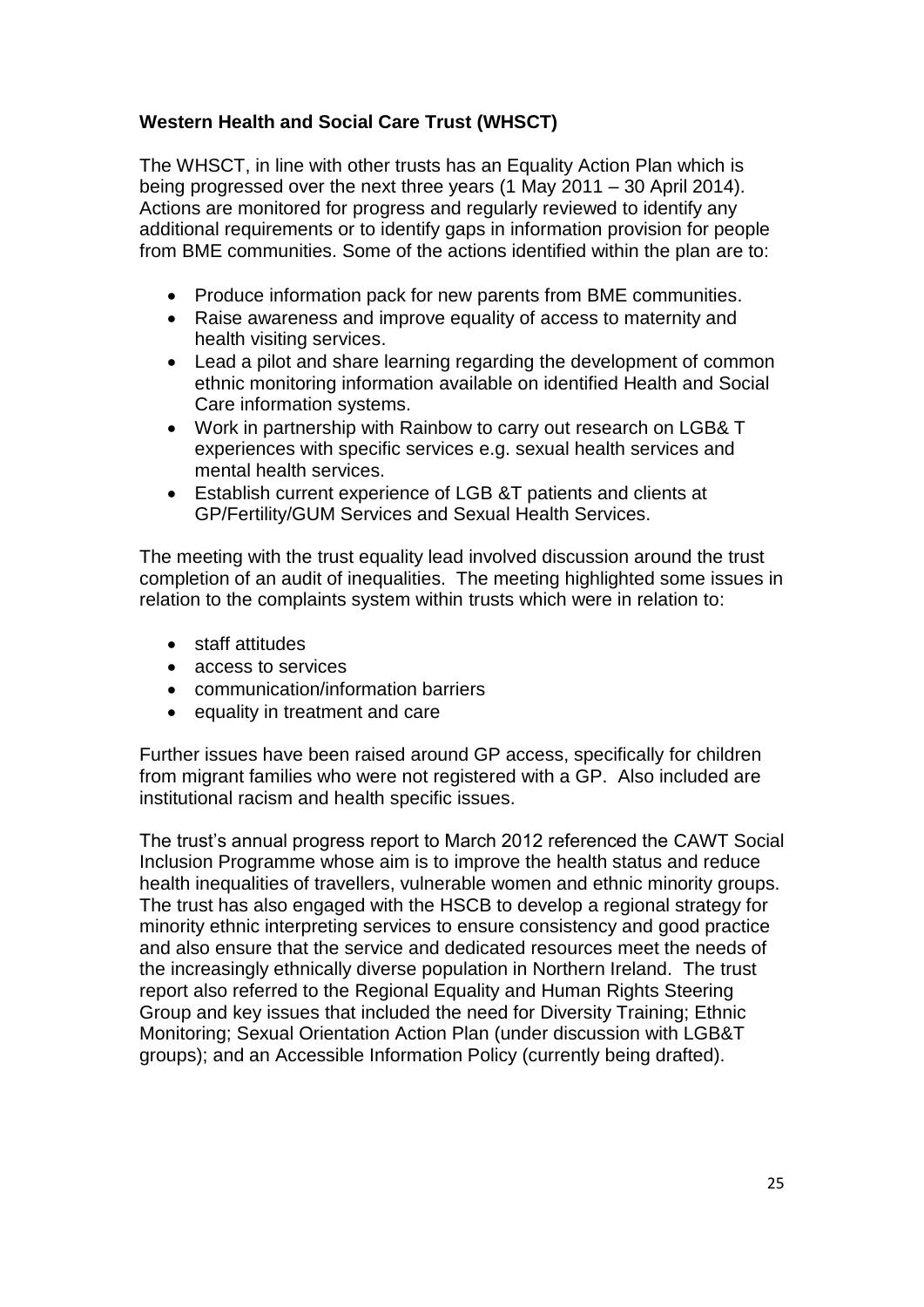#### **7.2 Disadvantaged group representatives Lesbian, Gay, Bisexual and Transgender (LGB&T)**

A meeting with Rainbow project staff endorsed many of the findings within the literature in relation to LGB&T experiences in accessing healthcare. Some of the highlighted findings were the increased risk of mental health issues amongst the LGB&T community with an increased misuse of drugs and alcohol and greater risk taking behaviour in areas of sexual health. An increase in STIs within the gay community was also highlighted.

Through funding from the PHA, the BHSCT provided a gay sauna to enable STI services to be delivered to those who do not usually attend mainstream GUM clinics which was found to be very beneficial to those who used it. However, this service has been discontinued. The Rainbow Project staff indicated it would be useful for them to be able to access STI/HIV surveillance data held by the PHA in relation to this area.

Some of the problems reported by members of the LGB&T group included being able to access treatment from medical staff for post exposure prophylaxis so that this occurs within 72 hours of exposure as per the DHSSPS guidelines endorsed by The British Association for Sexual Health and HIV (BASHH)

Staff at the Rainbow Project reported experiencing more barriers in accessing services through primary care as there was sometimes bias in staff attitudes towards members of the LGB&T community.

Within the Public Health agency there is on-going work to try to address the needs of LGB&T people and there is a consortium led by the Rainbow Project as well as an LGB&T HSC staff forum that meets on a quarterly basis. The PHA has an LGB&T action plan with some non-recurrent funding for work in this area.

Staff at the Rainbow Project were particularly concerned that there is currently no monitoring of access to services for LGB&T (or any other groups) thus making it impossible to know how the service is being used.

# **7.3 Homeless People**

A meeting was held with the manager of the Simon Community in South Belfast. The Simon Community is a voluntary organisation which provides emergency accommodation, advice and community support for people who are homeless or those who are at risk of becoming homeless. They have a range of services to meet needs associated with being homeless.

The Simon Community assessment centre on the Malone road is aimed at young single homeless people aged between 17-26 in need of housing. The centre accepts self- referrals and referrals from any agency. Most agency referrals are from Social Services, Probation, Northern Ireland Prison Service,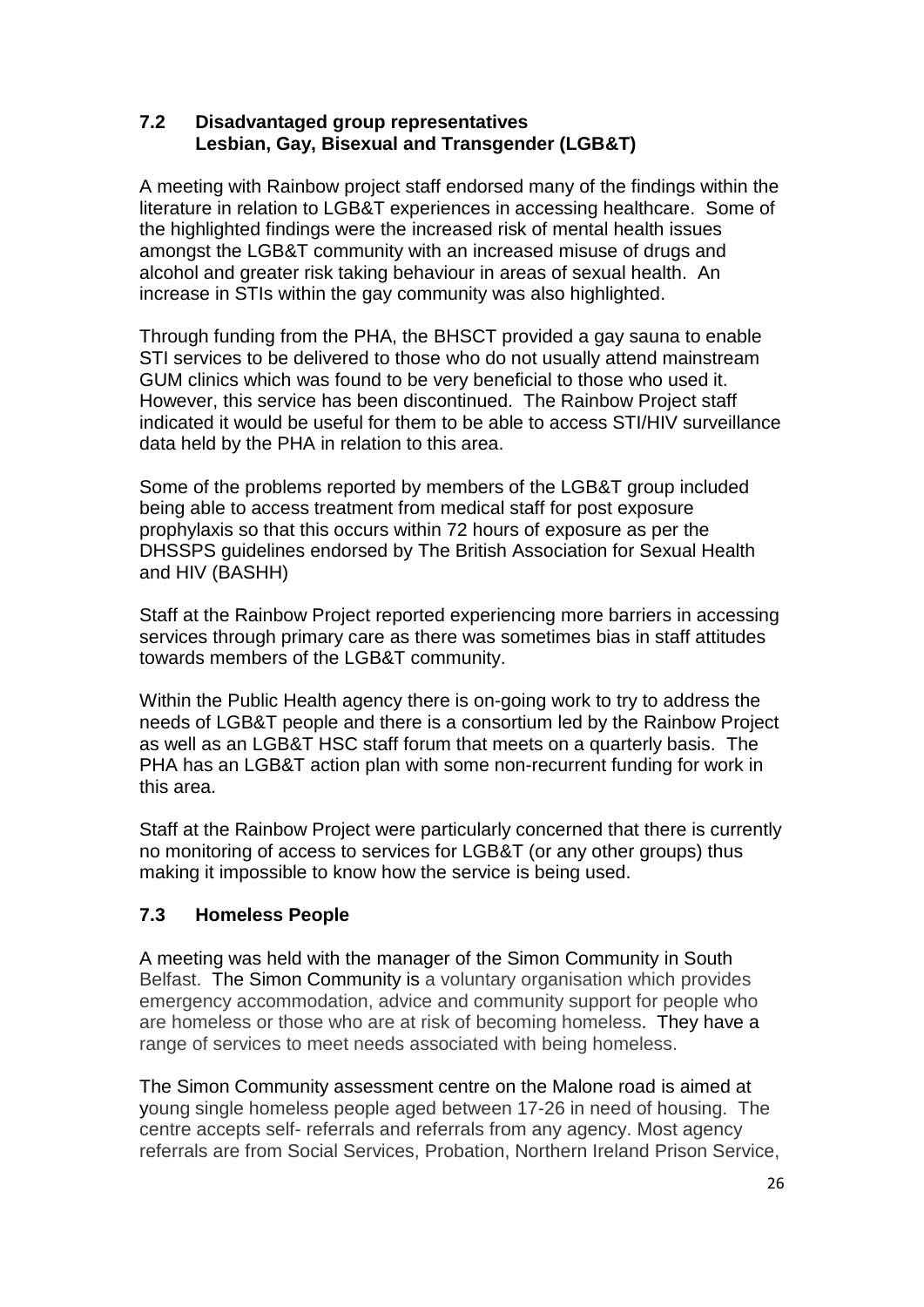and the Police Service Northern Ireland. The length of stay for people can vary between 3 months and 3 years, with an average of 18 months. Other centres are located on the Falls road, Cliftonville avenue and Saintfield road for those people between the age of 17-65. Conway Court on the Falls road is orientated towards families who are homeless. The Simon Community also has a crisis orientated centre on the Falls road and drop in centre. Outreach is also provided on the streets and a night shelter provided by the Salvation Army.

Issues experienced by those who are homeless include an increase in selfharm, alcohol abuse and risk of suicide. The Simon Community in Belfast has links with the BHSCT, (although no other HSC trusts), and the BHSCT has a homeless support team run through a community nursing programme. There is also a Community Pharmacist Scheme which addresses men's health issues.

One of the difficulties experienced by those who use the Simon Community is not having an address to be able to access health services. The Simon Community will permit their centre address to be used to enable people to access GP services.

The BHSCT homeless team service provides public health care services for single homeless people living in temporary hostel accommodation, and sleeping rough in Belfast. The aim of the service is to improve the health and health care experience of this group of people.

# **7.4 Black Minority Ethnic (BME)**

Migrant and Black and Minority Ethnic (BME) communities in Belfast represent a diverse and dynamic population in terms of their reasons for migration, with changing health needs and priorities over time. The largest, most established minority ethnic community in Belfast is the Chinese community, followed by Indian and Pakistani populations.

A meeting was held with the Executive Director of the Northern Ireland Council for Ethnic Minorities (NICWM). The meeting highlighted the frustrations experienced by some ethnic minority communities in relation to health access, e.g. waiting for a GP for longer than 2 weeks. A paper was commissioned by NICEM (2010) on the health of Black and Minority Ethnic communities in Northern Ireland.<sup>35</sup> This reviewed regional, national and international research reports on BME health and social care which had been published during the previous decade. One of the key issues commented on within the paper was that:

"Each research report tends to reinforce what others have recommended. It is frustrating for those working in the area of racial equality in health that most

 $\overline{a}$ <sup>35</sup> NICEM. January 2011.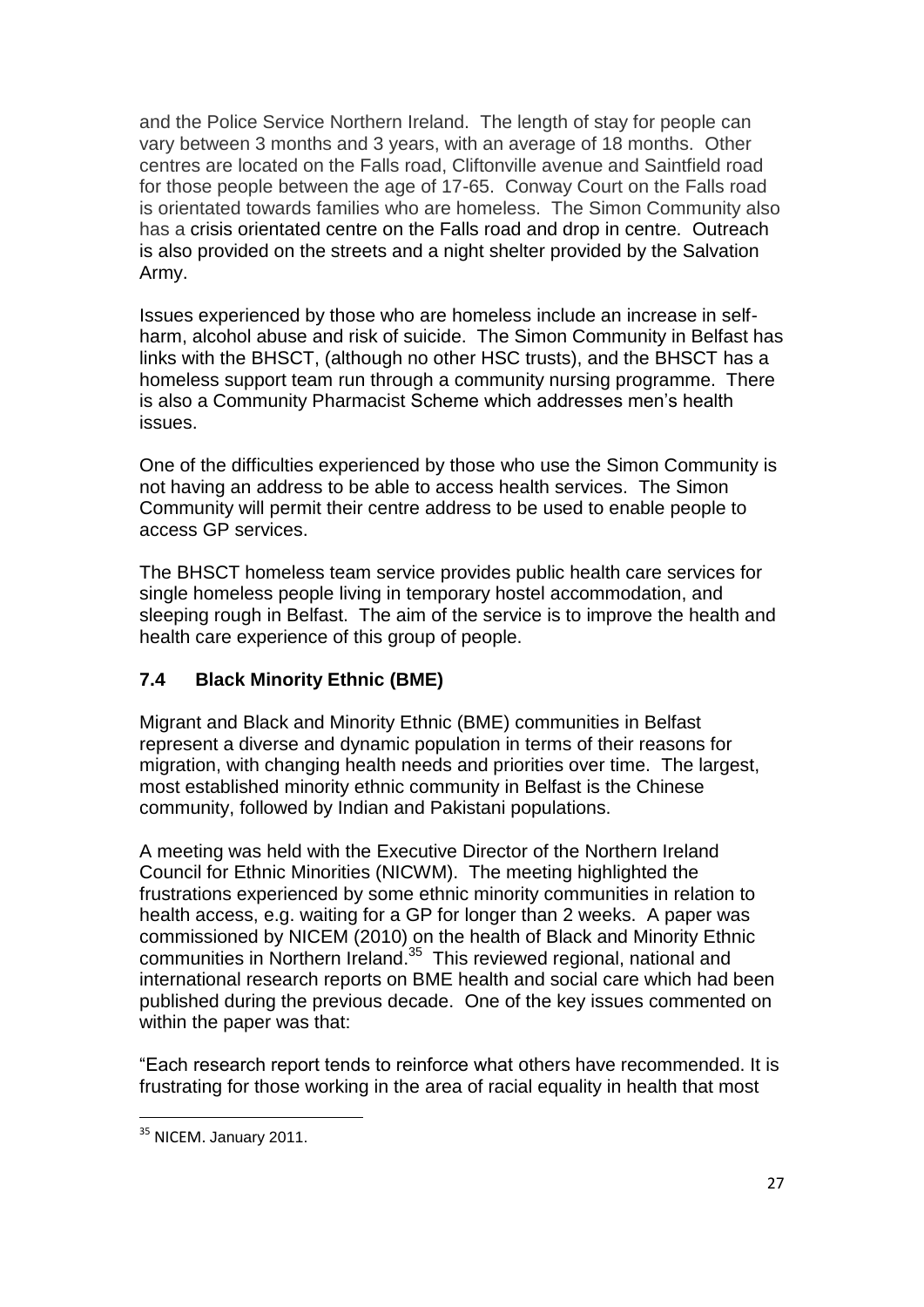reports contained consistent and duplicate recommendations, but little has been done to remove the barriers to access health and social care."

The paper highlighted that all recommendations were directly related to linguistic, cultural and religious barriers and that many focus on the provision of interpretation services. Most analyses also, whether based on qualitative or quantitative research (most are qualitative), cannot provide wider practical evidence to guide HSC Trusts in planning and developing services to meet the health needs of specific Black and Minority Ethnic communities.

# **7.5 Travellers**

Currently there is no regional strategy for traveller health in Northern Ireland. However a lot of work has been undertaken particularly within the Public Health Agency, BHSCT and SHSCT in relation to supporting the health and social care needs of travellers. The SHSCT and BHSCT have a traveller strategy, action plan and traveller's workers/ traveller health posts. There is a broad aim to try and expand the number of trusts employing travellers. Currently there are 3 traveller support groups in SHSCT but there is no clear recurrent level of funding support attached to this initiative.

There is also a regional traveller health and wellbeing forum**.** The PHA has thematic action plans in relation to travellers/BME/homeless people and meetings are held on a quarterly basis to review progress against these action plans. The SHSCT has been very active in engaging with travellers but also recognises the need for further capacity building.

The SHSCT forms part of the CAWT area which aims to address some of the health issues experienced by the people who live in an area which has been identified as having greater deprivation. Some of the focus of this work has developed from the All Ireland Traveller Health Study a report of which was launched on the 2 September, 2010. The summary of findings report highlighted a number of key points which the Department of Health, Social Services and Public Safety (DHSSPS) and the Department of Health and Children (DOHC) were required to consider and take forward appropriately in conjunction with Health and Social Care bodies and other Government Departments.

Some of the key points included the following:

- a strategic action plan should be developed
- adequacy of accommodation is essential
- all aspects of mother and child services merit top priority
- men's health issues need to be addressed specifically (men are dying 15 years younger than their settled counterparts)
- there is a concerted need to address cause-specific issues for respiratory and cardiovascular disease.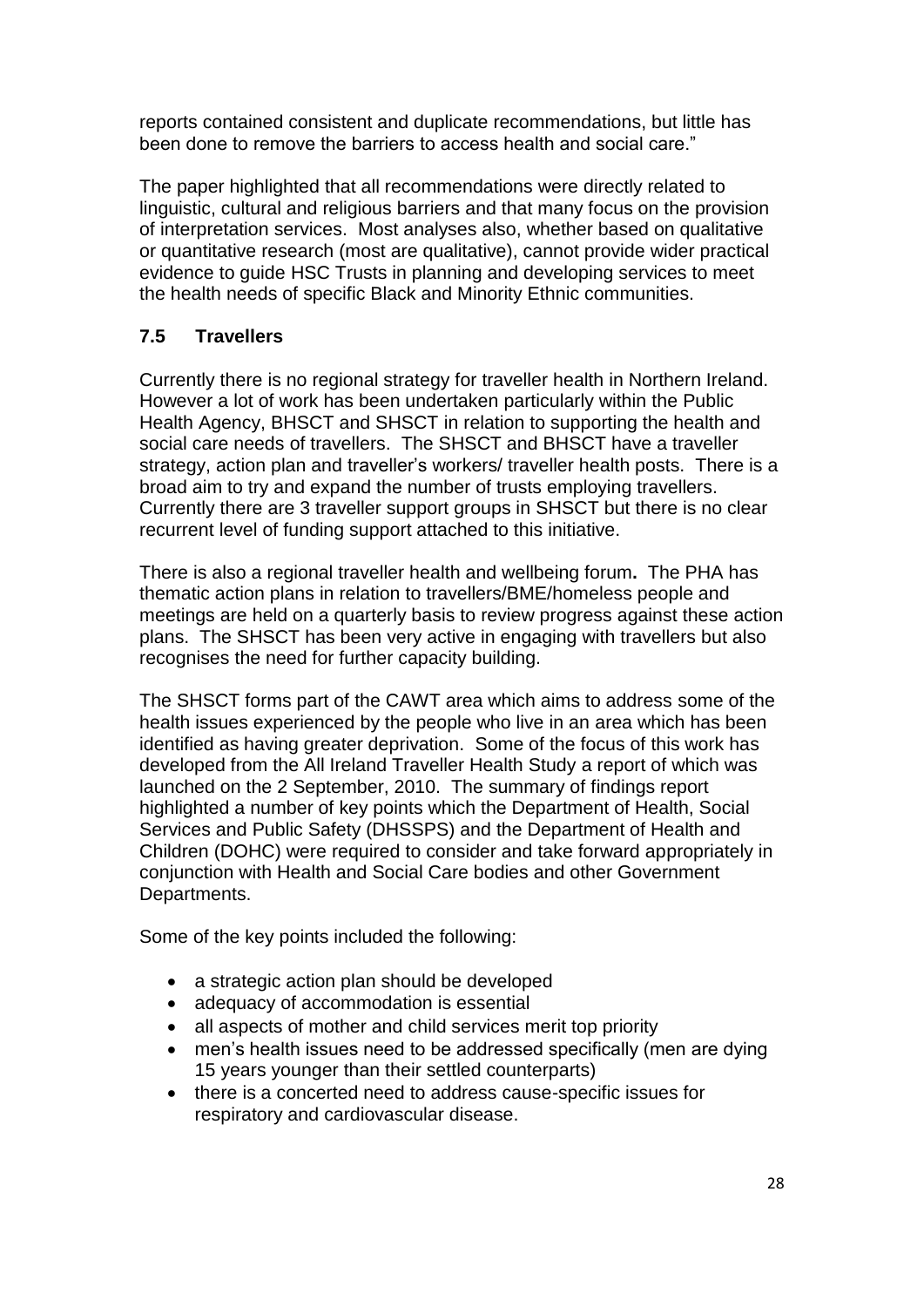# **8.0 Conclusions**

Within many of the public health strategic reports it is recognised that the health gap is widening so that disadvantaged groups are more likely to have reduced life expectancy and overall poorer quality of life than other groups. There is ongoing work in the statutory health sector to improve access to services for disadvantaged groups. This work is regularly monitored by the Equality Commission in NI through HSC Trust action plans which are submitted to the Commission under Section 75. Although trusts have individual strategies for disadvantaged groups such as for travellers, currently there is no regional strategy. Also, allocated funding is not mainstreamed for much of the work carried out through the Public Health Agency. It may therefore be of benefit to have funding streams for disadvantaged groups which may help to address the Public Health Agency (PHA) approach with the HSCB to reducing inequalities and improving health and wellbeing In order to build substantive communities.

Some of the barriers to access to services for groups have been identified as being in relation to the provision of information and in making it more accessible so that people are aware of who they can contact and how they can use the services. There are also other more fundamental issues around language and cultural factors. However, some ethnic minority groups believe that statutory bodies need to look beyond this and find ways to better plan and develop services to meet a more diverse population.

Some other barriers identified by CAWT in recent literature reviews carried out by the SHSCT found issues in relation to negative stereotypes, poor communication, staff attitudes and embarrassment as reasons why disadvantaged groups are reluctant to access services.

Some services are used more frequently by disadvantaged groups' e.g. maternity, mental health and A&E. However, within the BME groups some of these i.e. ROMA (made up of Romanians, Bulgarian, and Czech people) are currently unable to register with GPs. However this restriction will cease from December 2013 and from 2014 full access will be given.

Disadvantaged groups are strongly in support of HSC trusts bringing in ethnic monitoring so that there is better evidence of how these groups use or underutilise services. This work is currently being undertaken and being rolled out to e.g. the Child Health System and other areas and ethnic monitoring posters and leaflets and guidance for staff have been made available in relation to this initiative. It is hoped that this will provide a means to show how services are being used or underutilised by a range of disadvantaged groups.

Section 75 has nine categories which encompasses ethnic groups. However, there is no specific reference to homeless people and it is left up to individual trusts to decide how to best meet their health needs to ensure access to services. In terms of public authorities, they have a duty to "have due regard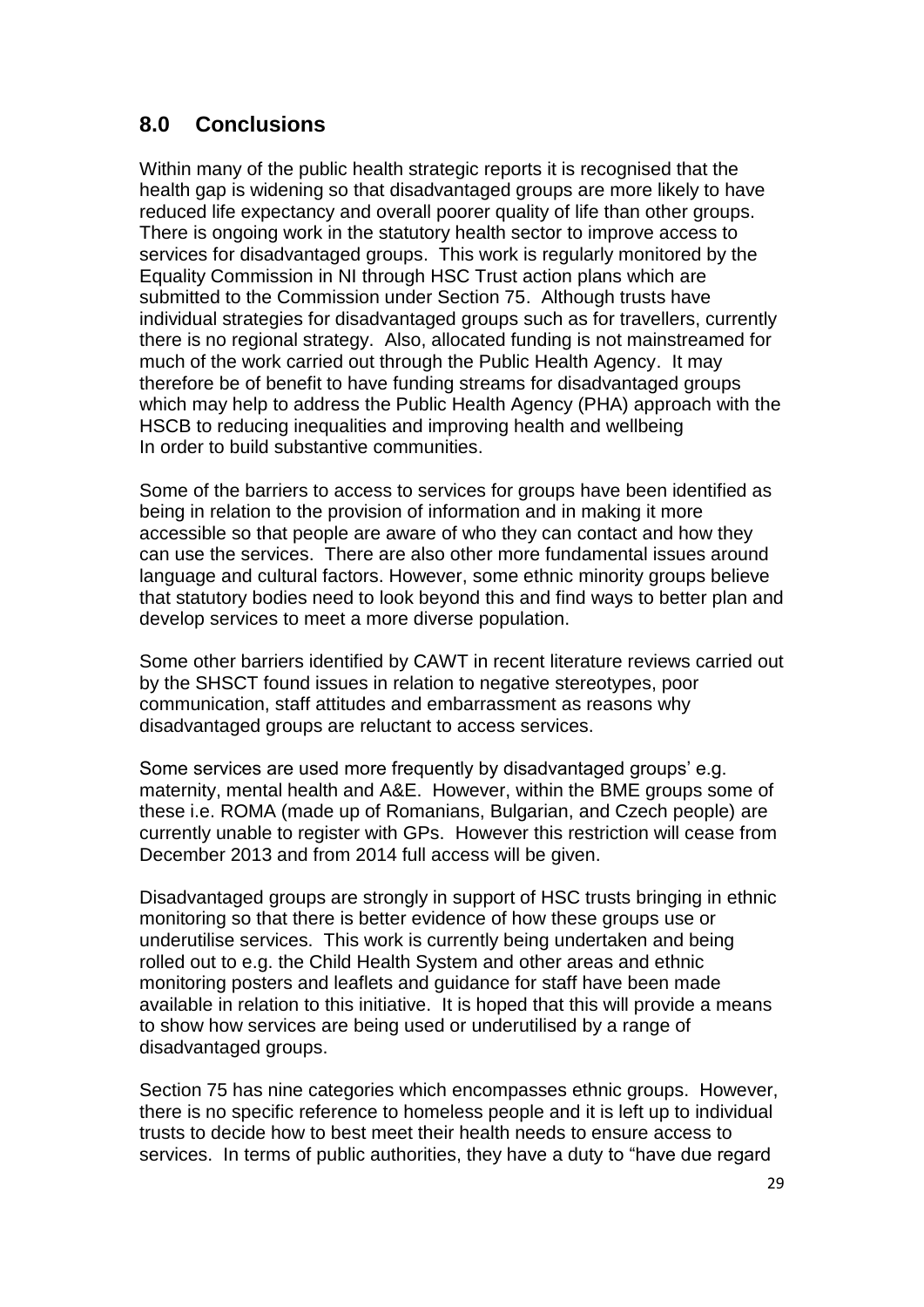to the need to promote equality of opportunity" which is a primary duty. There is also a good relations duty which should act to reinforce equality and serve the public in all its diversity.

The HSC trusts have been very actively involved in addressing the needs of disadvantaged groups through work with travellers, LGB&T and BME groups. Much work has been undertaken into the needs of these groups and a regional strategy for older LGB&T has recently been developed.

However, although there is some on- going work within the trusts e.g. BHSCT has a homeless support team within community nursing, there is no regional strategy on homelessness within HSC services. Research has shown that this group are much more likely to have complex mental health and physical needs as well as social issues and are at greater risk of exploitation. In conclusion RQIA considers that in the future a review of health and social care services provided for homeless people could be carried out.